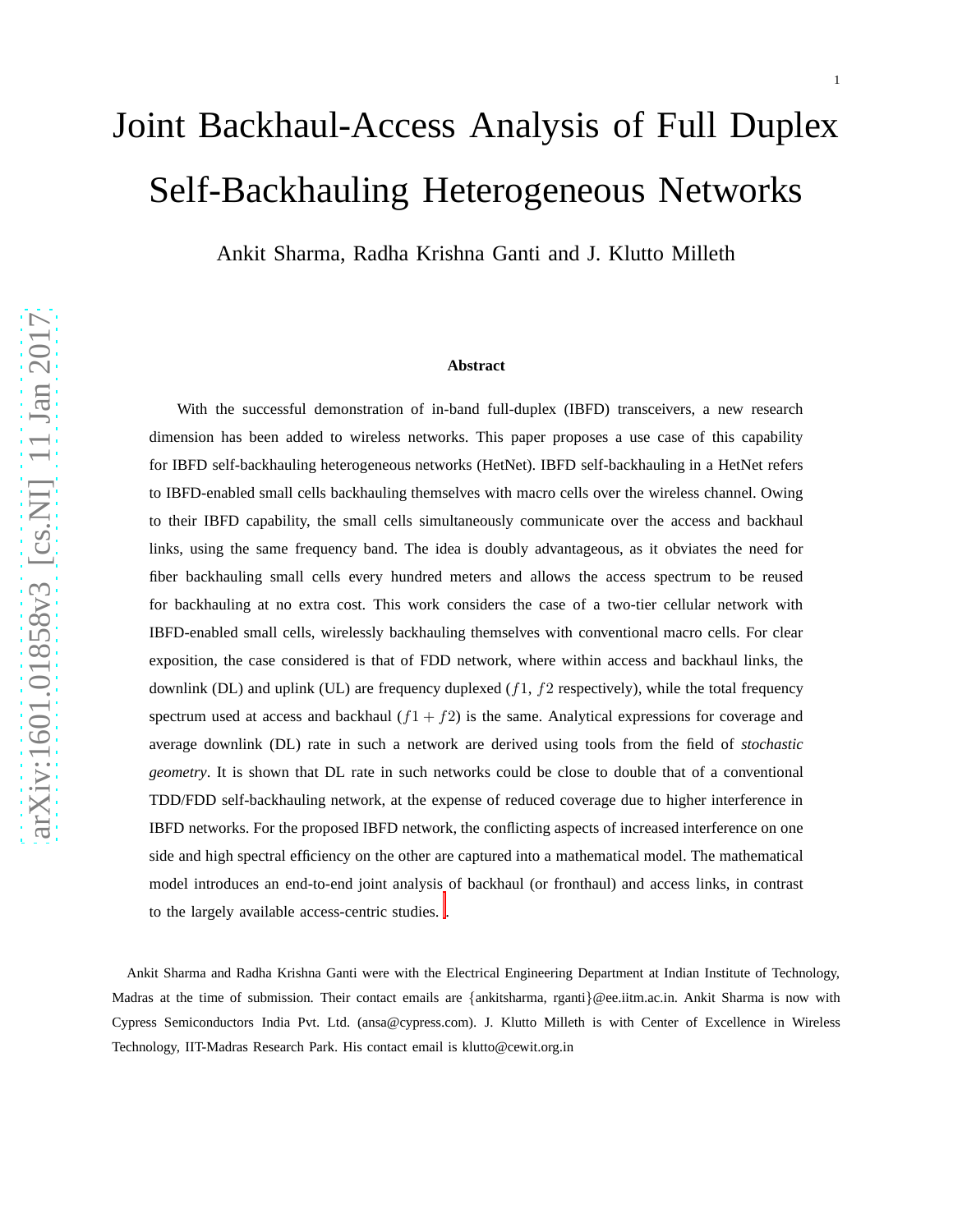# I. INTRODUCTION

Capacity demands in a wireless cellular system have been increasing at a rapid pace. The next move towards 5G network aims at increasing capacity of the current systems thousand fold [\[1\]](#page-23-0). Since bandwidth demands have ever been exceeding the available spectrum, frequency reuse techniques are becoming increasingly important for cellular systems. The well studied dense heterogeneous network (HetNet) [\[2\]](#page-24-0) is one of the methods to increase capacity for future networks. Typically, HetNet consists of a macro base-station (M-BS) tier, serving high mobility users overlaid with operator deployed pico base-station (P-BS) tier (a.k.a. small cells) [\[3\]](#page-24-1) for low mobility, dense user areas. Deploying a highly dense network of P-BSs is becoming increasingly worrisome [\[4\]](#page-24-2) for operators. This is because fiber backhauling such P-BSs placed every few tens of meters is not a practically and economically viable option, especially in developing countries like India. The alternative is to employ wireless backhauling. Though wireless backhauling obviates the need for laying down high-speed/fiber links, it needs the operator to partition their highly priced spectrum into orthogonal access and backhauling resources, thereby resulting in lower spectral usage for user access.

In-band full-duplex (IBFD) systems—another frequency reuse technique—present a scheme to wirelessly backhaul P-BSs with M-BSs without having to orthogonalize allocated spectrum between access and backhaul. The scheme consists of a two-tier cellular network where the P-BSs, being IBFD-enabled, backhaul themselves wirelessly with the M-BSs, which themselves are fiber-backhauled to the core network. The M-BSs exchange backhaul data with the P-BSs on the entire spectrum that the P-BSs use to transmit data to the users. M-BSs may also serve the users directly. Since practical IBFD radio systems ([\[5\]](#page-24-3), [\[6\]](#page-24-4), [\[7\]](#page-24-5) and [\[8\]](#page-24-6)) have already been demonstrated, the proposed scheme results in an amalgamation of two frequency reuse techniques working in tandem. To this end, the paper analyzes and gives key design insights for a future cellular network<sup>[1](#page-1-0)</sup> that leverages the efficiency of IBFD radios used in a wirelessly backhauled two-tier HetNet.

<span id="page-1-0"></span><sup>&</sup>lt;sup>1</sup>Since the paper studies a two-tier HetNet architecture based on each tier being FDD in its own uplink and downlink, comparison of IBFD-enabled networks will be done with the conventional FDD systems (with no IBFD-enabled station) throughout the paper.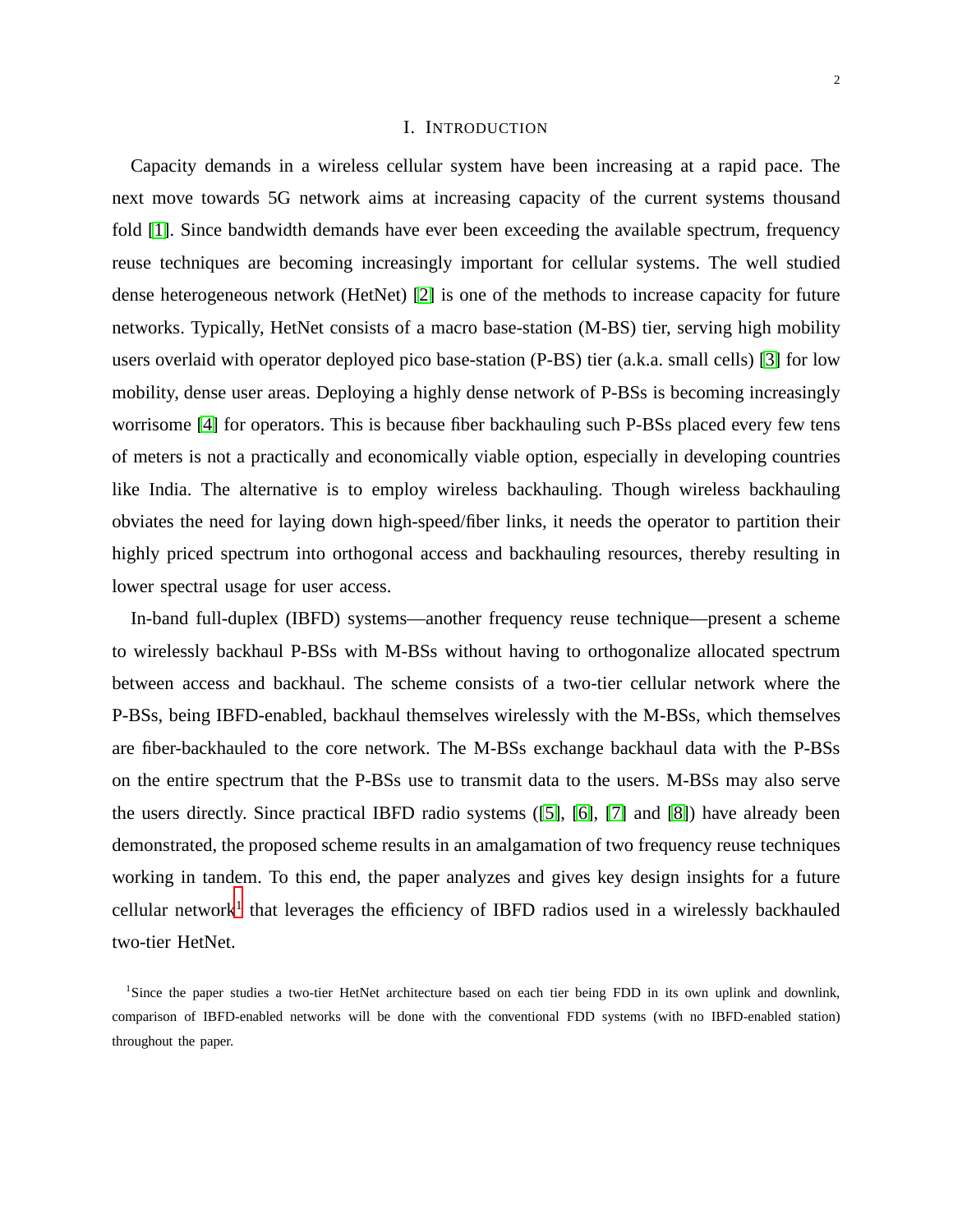# *A. Related Work*

For a self-backhauled two-tier HetNet, a model for joint analysis of backhaul-access links is required, which is a rather less studied topic. The topic finds mention in [\[9\]](#page-24-7), where it is listed as one of the potential applications of IBFD radios. Work in [\[10\]](#page-24-8) is an attempt in this direction, though the work develops on the basic assumption of one P-BS per user and inter P-BS interference has not been considered. Moreover, the paper only presents capacity results as a function of physical separation between the P-BS and M-BS while the overall coverage trends in such a two-tier network have not been analyzed. Perhaps a closely related work in this direction is found in [\[11\]](#page-24-9), where the authors model a multiple-input-multiple-output (MIMO) IBFD P-BS and conventional half-duplex (HD) backhauling M-BS. The M-BSs only play the role of backhaul aggregators and do not provide access communication to users. The probability of successful transmissions is modeled as a product of independent successful transmissions for first hop (M-BS to P-BS) and second hop (P-BS to user) in the downlink (DL). This might not be always true of real systems where there might be dependence between the two probabilities. Also, the aggregate rate characterization from the M-BS to the user has not been detailed.

Other works like [\[12\]](#page-24-10) analyze an IBFD network for parameters like rate but only for a singletier network. They allocate same channels to both uplink (UL) and DL of base station-to-user link and compute the parameters thereof. Work in [\[13\]](#page-24-11) discusses the optimal power allocation strategy in IBFD networks using relays. The work builds on a cognitive setup with primary and secondary nodes in general. Interference is then controlled from primary transmitters to secondary receivers. The approach is modeled as an optimization problem for transmit powers of primary and secondary transmitters. Works in [\[14\]](#page-24-12) and [\[15\]](#page-24-13) discuss about bringing in MIMO and beamforming on IBFD radios and the benefits thereof, though [\[14\]](#page-24-12) uses only a single tier. Two interesting analyses are offered through works in [\[16\]](#page-24-14) and [\[17\]](#page-24-15) where the authors argue the use of IBFD at all. The authors pitch the use case of using multiple antennas for the conventional HD multiple-input-multiple-output (MIMO) operation versus using the antennas for IBFD operation. In fact, most of the cases discuss only the access link optimization. Another relevant study in self-backhauling is the recent work in [\[18\]](#page-24-16). The authors present the system level coverage and rate results in a mesh network of base-stations (BS) with wired backhaul, providing wireless backhauling for BSs without wired backhaul. However, the study is done for millimeter-wave networks without IBFD capability. Previous work on similar HetNet architecture was presented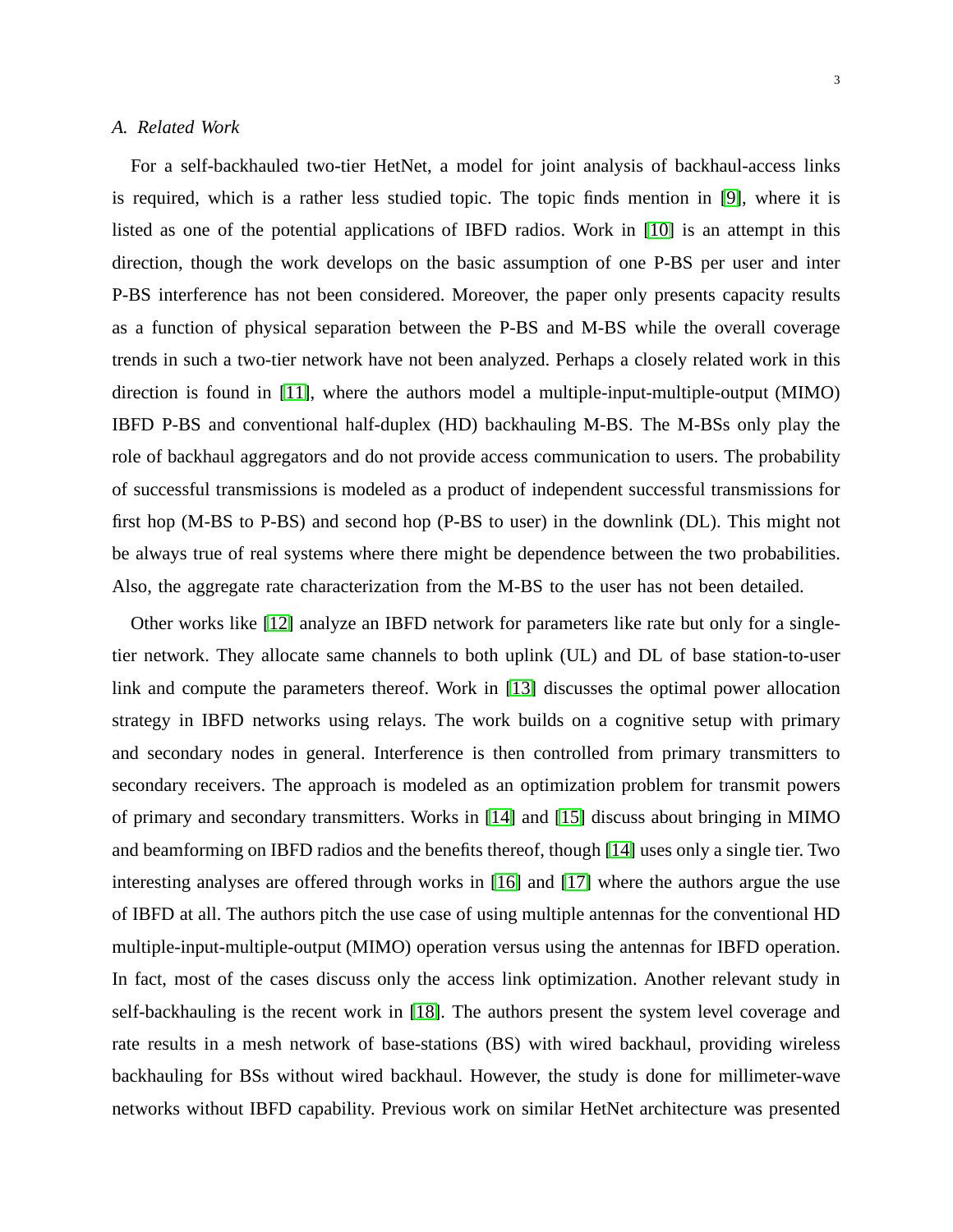in [\[19\]](#page-24-17), but was limited to a single path loss exponent being used for both the P-BS as well as the M-BS tier. This work generalizes [\[19\]](#page-24-17) to two different path loss exponents which is practically more relevant.

### *B. Our approach and novelty*

The paper proposes a two-tier network consisting of IBFD-enabled P-BSs and conventional M-BSs. It analyzes the performance of the sytem in the DL. The setup consists of P-BSs being wirelessly backhauled by the M-BSs. Since the P-BSs are IBFD-enabled, they use the same set of frequencies to backhaul themselves on the DL and UL with the M-BS, as the ones they use in the DL and UL access links to the users (say,  $f_1$  and  $f_2$  be the DL and UL frequency for the P-BS to user (and M-BS to P-BS in backhaul) link and user to P-BS (and P-BS to M-BS in backhaul) link transmissions). The M-BSs being conventional non-IBFD stations, need to bifurcate frequency resources between backhaul and access links. For 1 Hz of bandwidth, the M-BSs use  $\eta$  Hz ( $0 \le \eta \le 1$ ) for backhauling and  $(1 - \eta)$  Hz for direct access links to users. It is interesting to note that the design fits *as-is* for a frequency division duplexed IBFD network and could be tailored to suit other networks, such as TDD as well. Moreover, the design requires only the P-BSs to be IBFD, while the user devices and M-BS could work on legacy FDD mode (refer Fig. [1a\)](#page-6-0).

For the given two-tier network, Poisson Point Process (PPP) ([\[20\]](#page-24-18) and [\[21\]](#page-24-19)) is used for the spatial distribution of nodes (P-BS and M-BS). The main contributions of this work are listed below:

- A novel HetNet architecture, leveraging IBFD capability is proposed and the coverage probability and average rate for a typical user in such a network are derived.
- The paper achieves mathematical derivation of the exact coverage and rate parameters for the proposed IBFD HetNet. Though it is intuitive to see that spectrum reuse increases rates at the expense of decreased coverage due to wireless backhaul links, an exact quantification of these two contrasting effects has been established in this work. Tractable and quickly computable coverage expressions are important for system analysis of future IBFD-enabled HetNets. The analysis also identifies inter-tier interference and the bandwidth division at the backhauling M-BS as the main limiting factors in such HetNets.
- In the proposed network, the effective signal-to-interference (SIR) ratio distribution for a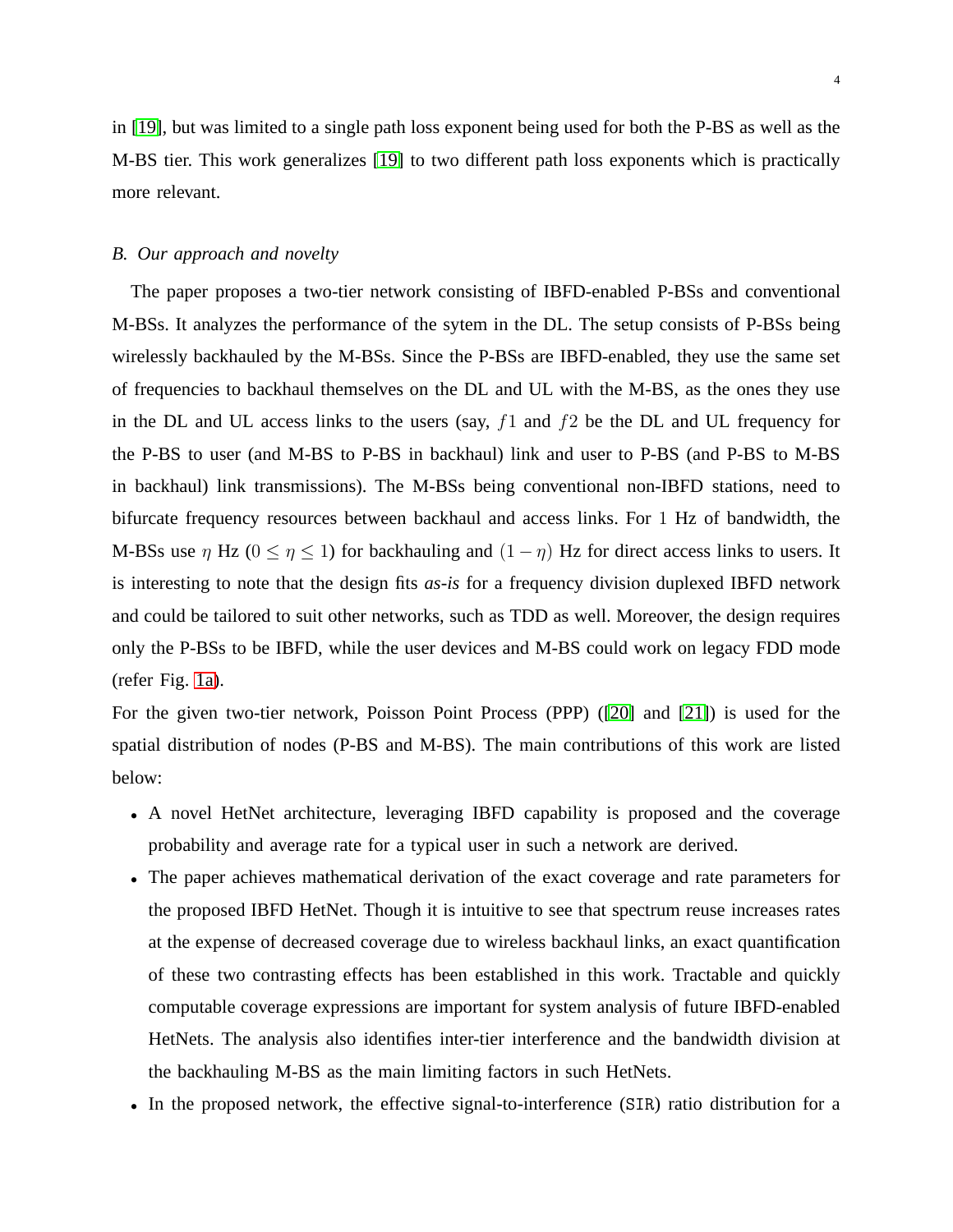typical user associated with a P-BS is modeled as the joint SIR distribution of the {user–P-BS, P-BS–M-BS} link-pair. Therefore the coverage under P-BS implies joint coverage – of the typical user under a P-BS, along with coverage of the same P-BS with a backhauling M-BS. The average rate for a P-BS associated user is modeled as the minimum of rates on the {user–P-BS, P-BS–M-BS} link-pair. This introduces inter-dependence between the two tiers.

In [\[22\]](#page-25-0), the coverage probability was obtained in a general K-tier HetNet, but without any dependence between the tiers themselves. In the proposed network, since the backhaul links are also active over the wireless channel, interference to access links of users is enhanced and the coverage degrades. On the other hand, reusing the access spectrum for wireless backhauling in an IBFD setting tends to double the spectral efficiency of the system. This work models and details the way these two contrasting factors affect the overall system behavior.

#### II. SYSTEM MODEL

The system model considered in this paper is described in the following sub-sections.

# *A. Spatial arrangement of base-stations*

The location of the M-BSs and P-BSs are assumed to follow independent Poisson point processes  $\Phi_m \subset \mathbb{R}^2$  and  $\Phi_s \subset \mathbb{R}^2$  with densities  $\lambda_m$  and  $\lambda_s$ , respectively. The transmit powers of the M-BS and P-BS tier are assumed to be  $P_m$  and  $P_s$  respectively. Small scale fading between any pair of nodes is assumed to be independent and Rayleigh distributed. The fading power (square of the small scale fading) between nodes located at points x and y in  $\mathbb{R}^2$  is denoted by  $g_{xy}$  and is exponentially distributed, also with unit mean. Basic large scale path loss function is used, i.e., the power received at distance r when transmitting at unity power is given as  $r^{-\alpha}$ , where  $\alpha > 2$  is the path loss exponent. Path loss exponents for M-BS and P-BS tiers are denoted by  $\alpha_m$  and  $\alpha_s$ , respectively. Without loss of generality, a typical user located at the origin is considered and the performance of this typical user in the DL is analyzed.

# *B. Association Model*

The association rule is based on the maximum average received biased power as discussed in [\[23\]](#page-25-1). Biasing a user to associate with a P-BS even if the received power from a M-BS is higher,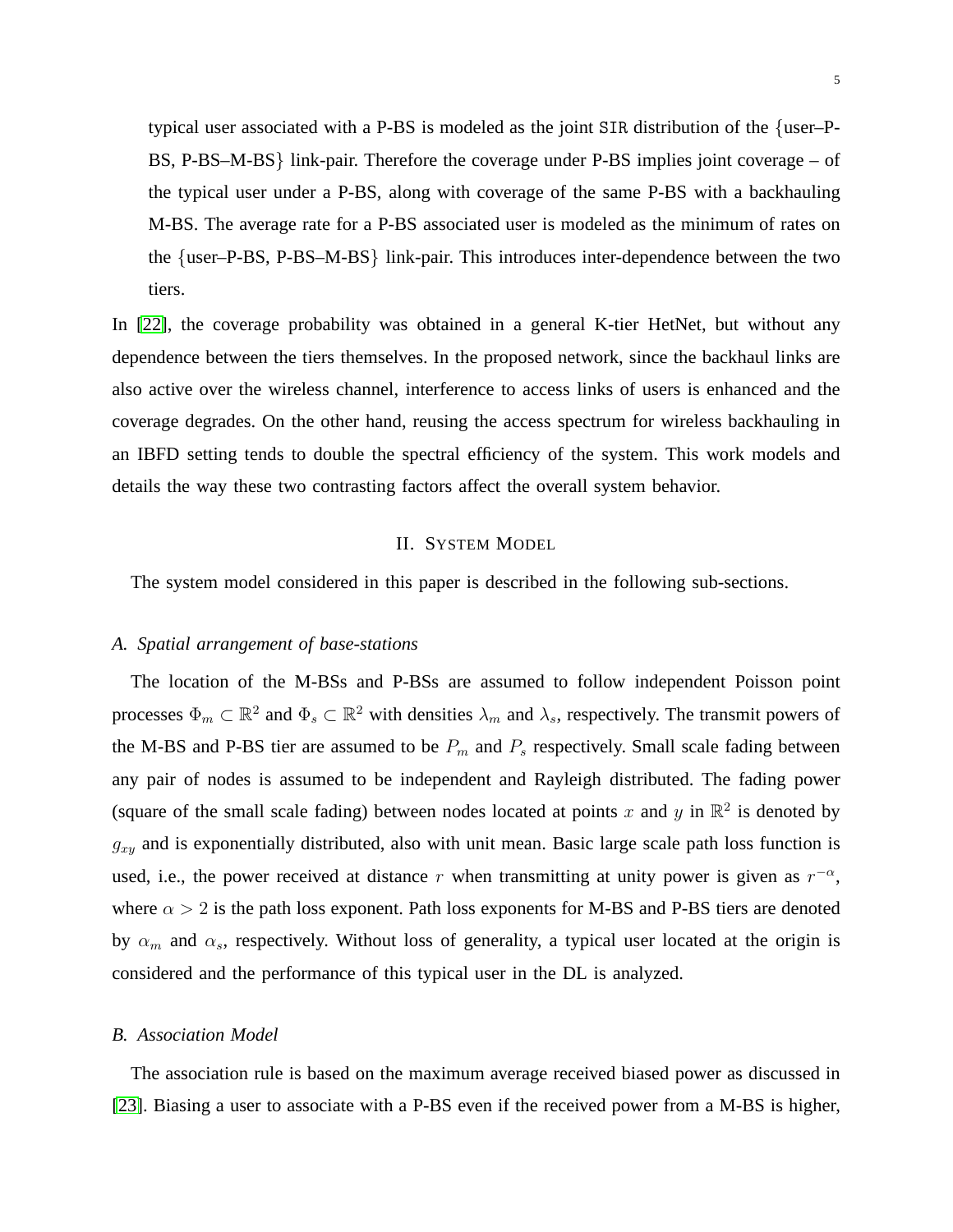helps offload traffic from the M-BSs. Hence, for BS association, the average received biased power at the typical user is  $P_s B_s ||x_s||^{-\alpha_s}$  and  $P_m B_m ||x_m||^{-\alpha_m}$  for P-BS and M-BS respectively, where  $B_s$  and  $B_m$ , and  $x_s$  and  $x_m$  represent their respective biases and distances from the typical user at the origin. Let  $x_{s,min}$  and  $x_{m,min}$  denote the distance of the closest P-BS and M-BS respectively, to the user at the origin. Then the user connects to the P-BS if  $x_{m,min} \geq \Delta_m^{-1} x_{s,min}^{\alpha_s/\alpha_m}$ s,min and to the closest M-BS, otherwise. Here  $\Delta_m = ((P_s B_s)/(P_m B_m))^{1/\alpha_m}$ . Let  $\varepsilon_m$  and  $\varepsilon_s$  denote the events of M-BS and P-BS association respectively, of the typical user. Then the corresponding probabilities of association are given in [\[23\]](#page-25-1) as,

<span id="page-5-0"></span>
$$
\Pr(\varepsilon_s) = 2\pi\lambda_s \int_0^\infty e^{-\pi \left(\lambda_m \Delta_m^{-2} x_{s,min}^{\frac{2\alpha_s}{\alpha_m}} + \lambda_s x_{s,min}^2\right)} x_{s,min} \, dx_{s,min} \; ; \qquad \Pr(\varepsilon_m) = 1 - \Pr(\varepsilon_s). \tag{1}
$$

#### <span id="page-5-1"></span>*C. Bandwidth Allocation*

Bandwidth allocation between the P-BS and M-BS tiers is discussed next, considering 2W Hz of allocated spectrum.

*Full-Duplex Bandwidth Allocation:* For IBFD networks, the available spectrum of 2W Hz is allocated as:

- 1) The entire 2W Hz is used by P-BSs and M-BSs.
- 2) Within each tier,  $2W$  Hz is divided into UL and DL resources utilizing W Hz each (as for conventional FDD).
- 3) At the M-BSs (being non-IBFD), W Hz is further sub-divided as  $\eta W$  Hz and  $(1 \eta)W$ Hz,  $0 \le \eta \le 1$ , for backhaul and access resources respectively.
- 4) Also, each M-BS to P-BS link is limited in bandwidth to  $\left(\frac{\eta}{n}\right)$  $\frac{\eta}{n}$ ) W Hz, considering each M-BS backhauls  $n = \lambda_s/\lambda_m$  P-BSs on an average.

*Half-Duplex Bandwidth Allocation:* For conventional FDD networks, the available 2W Hz is allocated as:

- 1)  $\kappa$  2W Hz and  $(1 \kappa)(2W)$  Hz,  $0 \le \kappa < 1$ , partitioned between M-BSs and P-BSs respectively. Typically,  $\kappa = 0.5$ , so each tier gets W Hz. Notice that this is in contrast to both the tiers getting the entire 2W Hz in IBFD case.
- 2) At each tier, W Hz is divided into UL and DL resources utilizing  $W/2$  Hz each.
- 3) At the M-BSs,  $W/2$  Hz is further sub-divided as  $\eta W/2$  Hz and  $(1-\eta)W/2$  Hz,  $0 \le \eta \le 1$ , for backhauling and access resources respectively.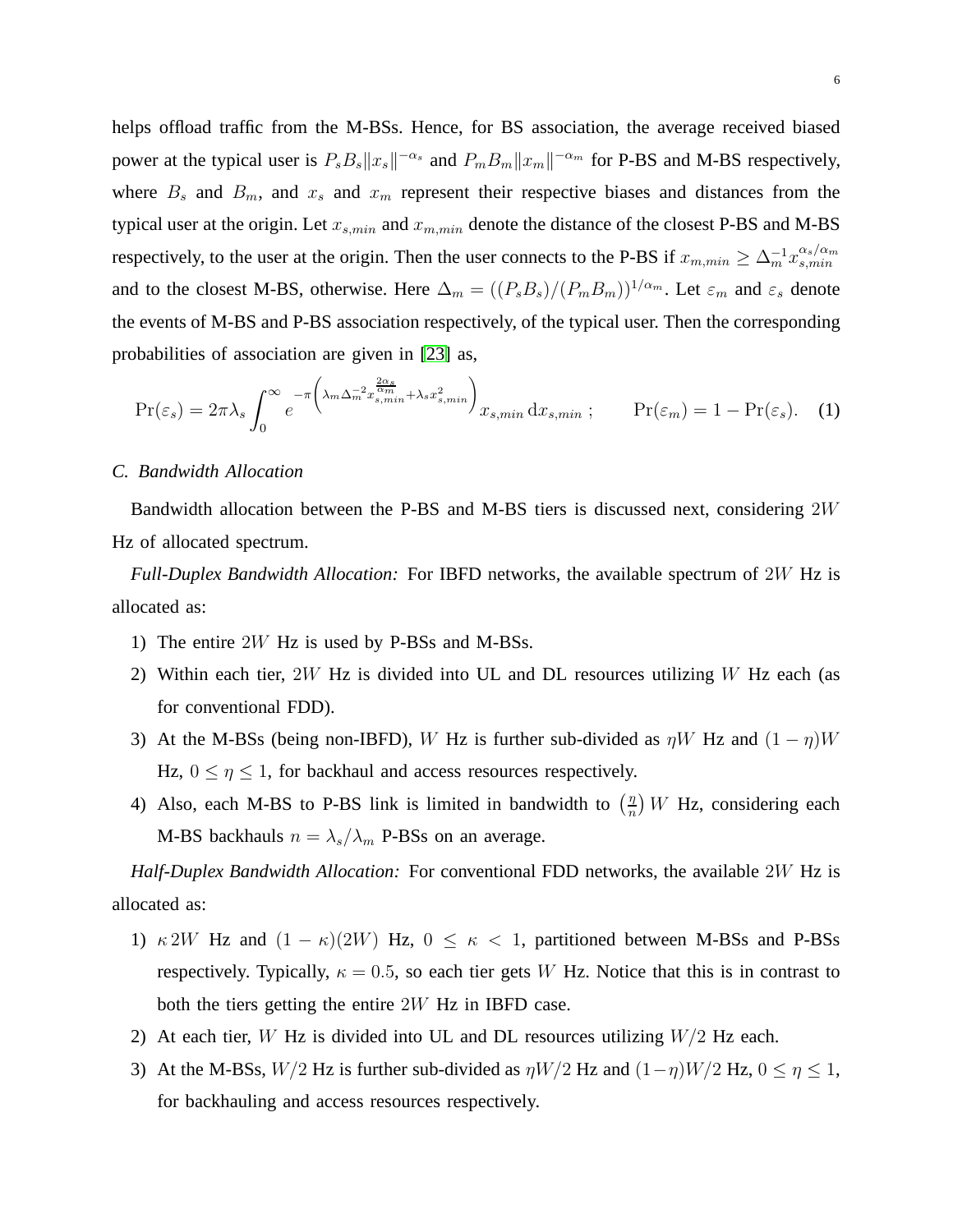<span id="page-6-0"></span>4) Also, each M-BS to P-BS link is limited in bandwidth to  $\left(\frac{\eta}{n}\right)$  $\frac{n}{n}$ ) W/2 Hz, considering each M-BS backhauls  $n = \lambda_s/\lambda_m$  P-BSs on an average.



Fig. 1a: DL interference in IBFD system. Total spectrum =  $2W$  Hz. Each link represents a bandwidth of W Hz. For instance, the DL backhaul link is centered around f1 Hz and has a bandwidth of W Hz. Users attached to either P-BS or M-BS receive interference from both the tiers. The given spectrum though, is entirely used by both the tiers.

<span id="page-6-1"></span>

Fig. 1b: DL interference in conventional FDD system. Total spectrum =  $2W$  Hz. Each link represents a bandwidth of  $W/2$  Hz. For instance, the DL backhaul link is centered around  $f1$  Hz and has a bandwidth of  $W/2$  Hz. Users attached to a tier (P-BS or M-BS) receive interference from only from that tier. However, the given spectrum needs to be partitioned between the tiers.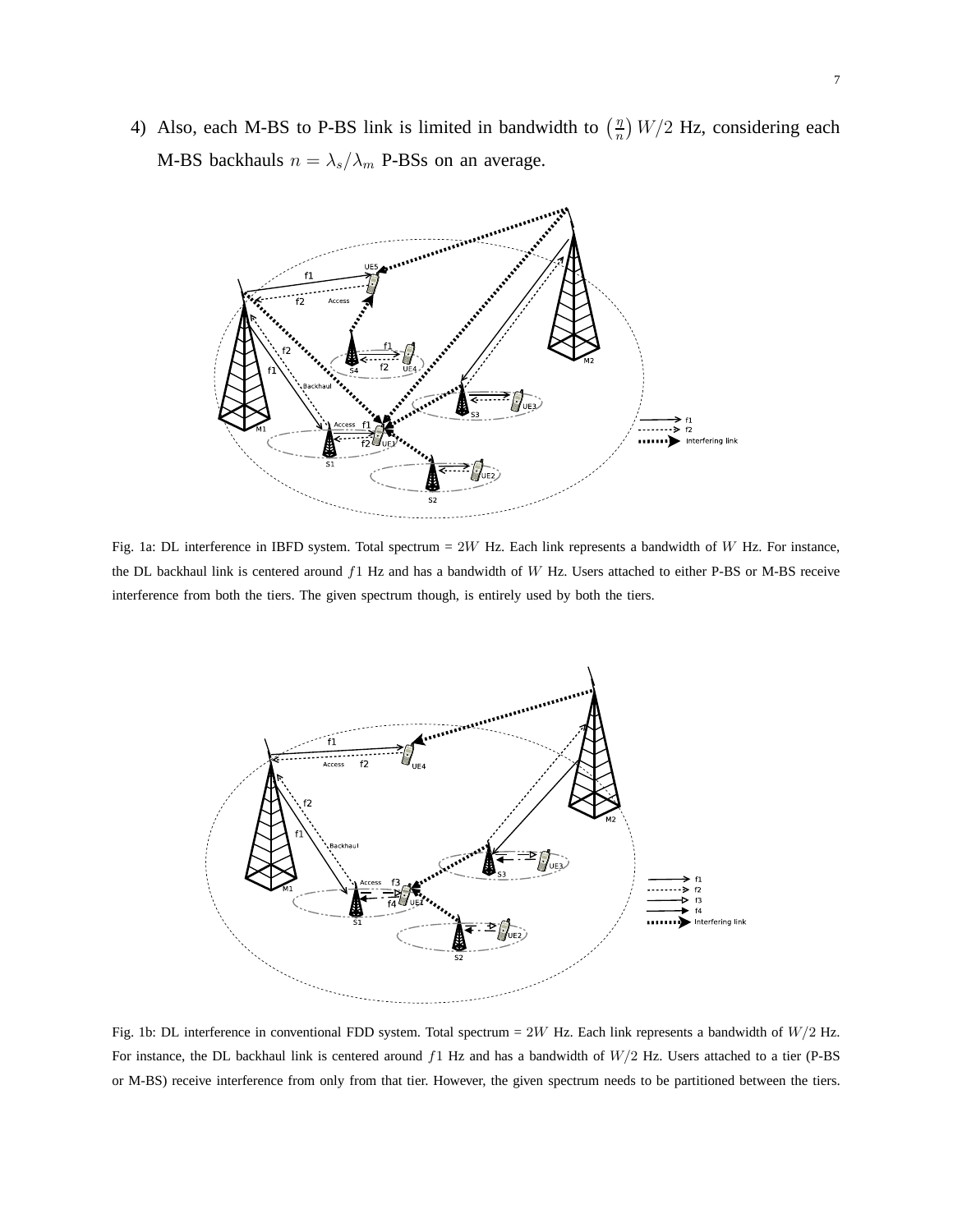Taking the case of an IBFD system, the proposed frequency allocation plan is depicted in Fig. [1a.](#page-6-0) For conventional FDD system the frequency plan is well known and depicted in Fig. [1b.](#page-6-1) The figures denote DL and UL carriers as  $f_1$  and  $f_2$  respectively, that are centered about the bandwidth of W Hz and  $W/2$  Hz in IBFD and conventional FDD case respectively. In IBFD systems, both P-BSs and M-BSs use the total available spectrum but interference is more, as shown by the thick broken lines in Fig. [1a.](#page-6-0) For conventional FDD systems, though the interferers are only the nodes belonging to the tier to which the user is associated, the total available spectrum is partitioned between the M-BS and P-BS.

#### *D. Signal-to-Interference Ratio*

An interference limited network is assumed and signal-to-interference-plus-noise ratio (SINR) is replaced SIR [\[22\]](#page-25-0) as the measure of performance.

*1) Small cell association:* Consider a typical user at the origin associated with a P-BS. Let point  $r_s \in \Phi_s$  denote this closest P-BS to the typical user. Let the point  $r_m \in \Phi_m$  denote the closest M-BS to the aforementioned P-BS. The P-BS associates with the closest M-BS for backhaul. Let  $SIR<sub>us</sub>$  denote  $SIR$  of the signal from the P-BS to the user in DL access. Then

$$
SIR_{us}(r_s, r_m) = \frac{P_s g_{or_s} ||r_s||^{-\alpha_s}}{I_s(o) + I_m(o) + P_m g_{or_m} ||r_m||^{-\alpha_m}}
$$
(2)

where,

$$
I_s(x) = \sum_{z \in \Phi_s \cap B(o, r_s)^c} P_s g_{xz} ||z - x||^{-\alpha_s},
$$

is the interference from other P-BSs to a user located at a point x in  $\mathbb{R}^2$  and  $B(o, r_s)$  denotes a disc centered at origin o, having radius  $r_s$  and  $B(o, r_s)^c$  denotes its complement. The interference from the M-BS to a user located at a point x in  $\mathbb{R}^2$  is

<span id="page-7-0"></span>
$$
I_m(x) = \sum_{z \in \Phi_m \cap \mathcal{M}} P_m g_{xz} ||z - x||^{-\alpha_m},
$$

where  $\mathcal{M} = (B(o, r_s^{\alpha_s/\alpha_m} \Delta_m^{-1}) \cup B(r_s, ||r_m - r_s||))^c$ , and the discs are assumed to be open sets. The SIR of the signal from the M-BS to the P-BS in DL backhaul is then given as,

$$
SIR_{sm}(r_s, r_m) = \frac{P_m g_{r_s r_m} ||r_m - r_s||^{-\alpha_m}}{I_s(r_s) + I_m(r_s) + \beta P_m},
$$
\n(3)

where the residual self-interference generated by the P-BS, being IBFD, is modeled as  $\beta P_m$ ,  $\beta$ being a factor controlling the amount of self-interference. Though the self-interference channel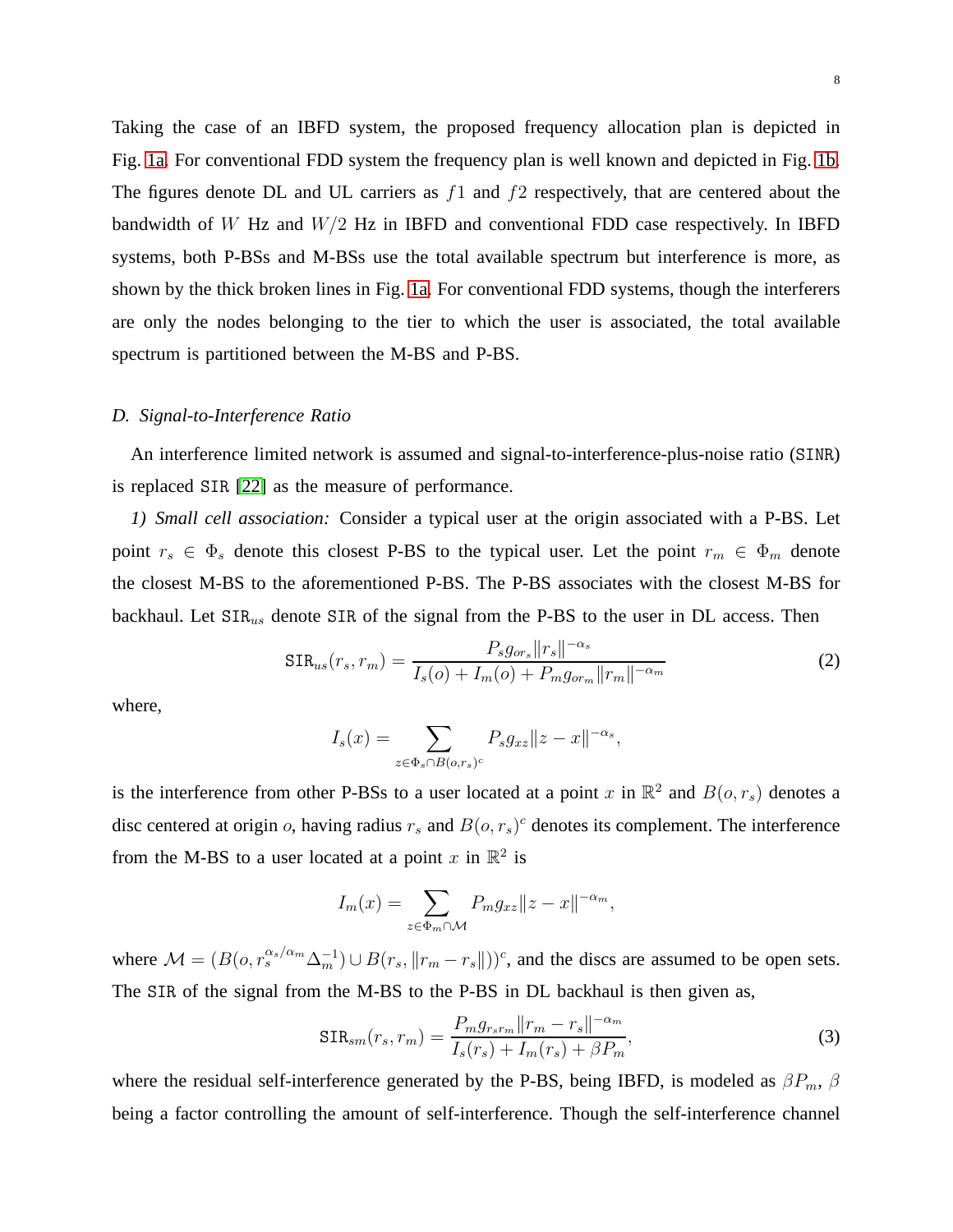in some of the recent literature ([\[11\]](#page-24-9), [\[24\]](#page-25-2)) has been modeled as a Rician fading channel [\[25\]](#page-25-3), this paper focuses on a simpler model. The idea is to get a handle on network coverage and rates given a self-interference suppressing IBFD radio, than to quantify the self-interference suppression capability of an IBFD radio.

*2) Macro cell association:* Assume that the typical user at the origin is associated to an M-BS denoted by point at  $r'_m \in \Phi_m$ . Let  $\text{SIR}_{um}$  denote the SIR of the signal from the M-BS to the user in DL access and is given by

$$
SIR_{um}(r'_{m}) = \frac{P_{m}g_{or'_{m}}||r'_{m}||^{-\alpha_{m}}}{\hat{I}_{s}(o) + \hat{I}_{m}(o)}.
$$
\n(4)

where  $\hat{I}_s(o) = \sum_{z \in \Phi_s \cap B(o, \Delta_m r_m'^{\alpha_m/\alpha_s})^c} P_s g_{oz} ||z||^{-\alpha_s}$  and  $\hat{I}_m(o) = \sum_{z \in \Phi_m \cap B(o, r_m')^c} P_m g_{oz} ||z||^{-\alpha_m}$ . The next section analyzes coverage probability of a typical user in the given network.

# III. COVERAGE

Coverage probability is defined as the probability that a randomly chosen user in the given network achieves an SIR greater than a given threshold. Let  $T_s$ ,  $T_b$  and  $T_m$  be the SIR coverage thresholds for user to P-BS, P-BS to M-BS and user to M-BS links respectively. In the proposed setup, the effective coverage for a P-BS associated user would depend jointly on user to P-BS and P-BS to M-BS coverage probabilities denoted as  $P_{u,s}(T_s)$ ,  $P_{s,m}(T_b)$ . For an M-BS associated user, coverage would only depend on the user to M-BS coverage probability denoted as  $P_{u,m}(T_m)$ . Using [\(1\)](#page-5-0), the effective coverage probability for a user,  $P_u^x(T_s, T_b, T_m)$ , can now be defined as

<span id="page-8-0"></span>
$$
P_u^x(T_s, T_b, T_m) = \Pr(\varepsilon_s) \cdot \Pr(\text{SIR}_{us} > T_s, \text{SIR}_{sm} > T_b \mid \varepsilon_s) + \Pr(\varepsilon_m) \cdot \Pr(\text{SIR}_{um} > T_m \mid \varepsilon_m),\tag{5}
$$

where  $\varepsilon_m$  and  $\varepsilon_s$  denote events of M-BS and P-BS association and  $x \in \{f, h\}$  denoting IBFD (full-duplex) or conventional FDD (half-duplex) operation. The joint distribution of  $r_m$  and  $r_s$ , that will be used in the evaluation of coverage probability is discussed next.

# *A. Joint probability density function of distance pair*  $(r_s, r_m)$

As mentioned above, the coverage under P-BS association implies a joint coverage probability over user to P-BS and P-BS to its backhauling M-BS links. This entails deriving a joint probability density function (pdf) of the distance pair  $(r_s, r_m)$  with respect to a typical user at the origin. When the user associates with a P-BS, the joint pdf  $f(r_s, r_m)$  is derived for a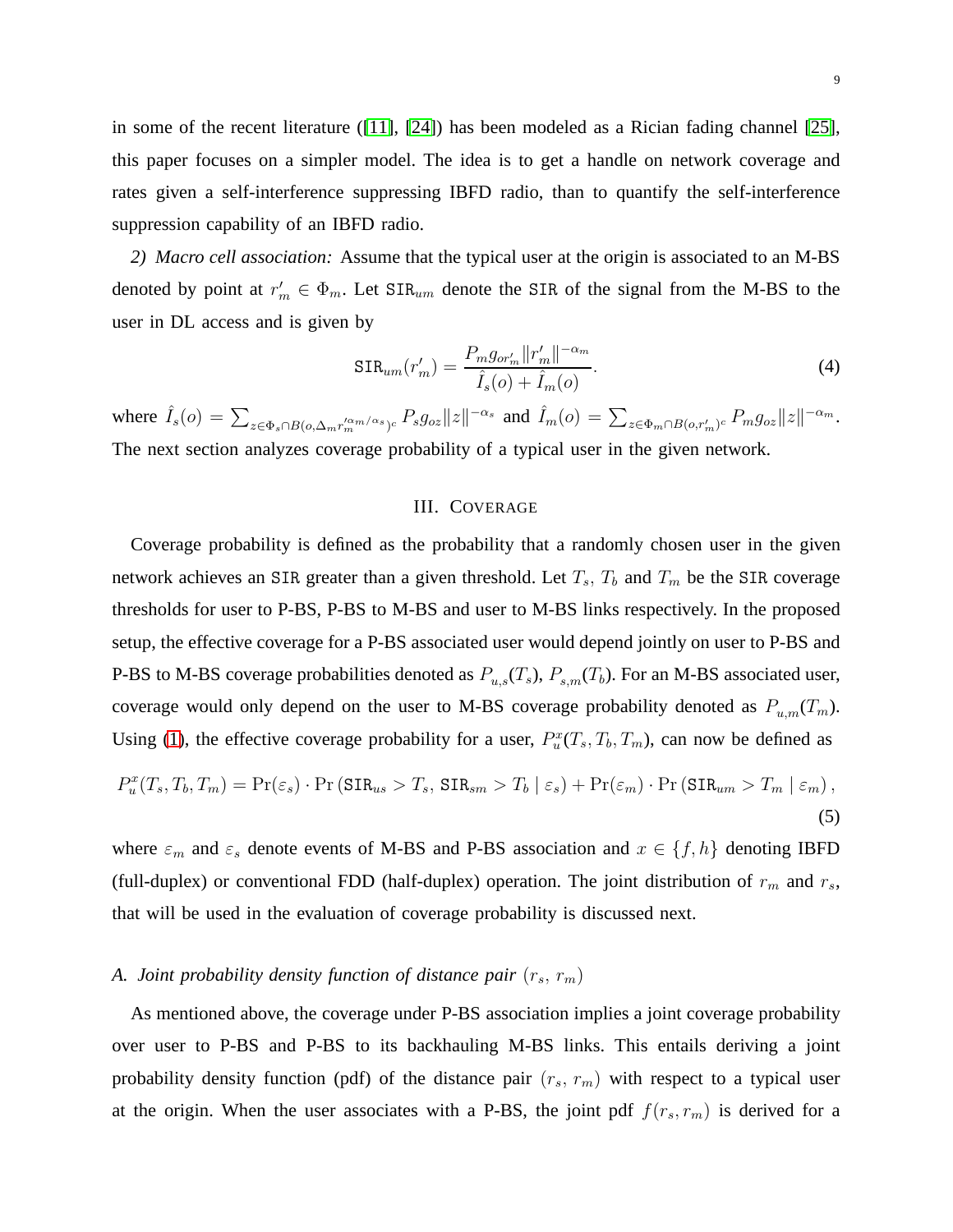general  $\Delta_m$ , that is,  $\Delta_m \geq 1$  (typical, P-BS biased association) and  $0 < \Delta_m < 1$  (negative P-BS bias). In Fig. [2a](#page-9-0) and Fig. [2b,](#page-10-0) the possible spatial configurations of the user, P-BS and M-BS are shown that occur because of various possible relative locations of the user associated P-BS and P-BS associated M-BS, with respect to the typical user at the origin. Instead of deriving the joint

<span id="page-9-0"></span>

Fig. 2a: Network geometry for event  $\varepsilon_s$  With  $\Delta_m \geq 1$ , i.e., user biased towards P-BS tier. The three possible scenarios are as a result of different spatial locations of the P-BS and M-BS with respect to the typical user at the origin. When the user associates with a P-BS, coverage depends jointly on user to P-BS (for access) link and P-BS to M-BS (for backhaul) link. Given a P-BS S, found at distance  $r_s$  from O, the nearest M-BS to the user could be at a distance  $\Delta_m^{-1} r_s^{\alpha_s/\alpha_m}$  from the origin O, denoted by  $OM'$ . The backhauling M-BS M could be found anywhere at a distance  $r_m$  from O, resulting in three different network geometries  $((A), (B)$  and  $(C)$ ) that define the joint density function of the P-BS and M-BS with respect to the typical user.

distribution for  $(r_s, r_m)$ , an equivalent distribution of  $(r_s, r)$  is derived. This is because of the occurrence of the term  $||r_m - r_s||^{-\alpha}$  in the SIR<sub>sm</sub> $(r_s, r_m)$  expression of equation [3.](#page-7-0) Replacing it with an equivalent  $||r||^{-\alpha}$  simplifies the derivation of coverage expressions and so the joint distribution on  $(r_s, r)$  is used.

**Lemma 1.** *The joint density function of the access-backhaul distance pair,*  $(r_s, r)$ *, with respect to the typical user, given the bias factor*  $\Delta_m \geq 1$  *is*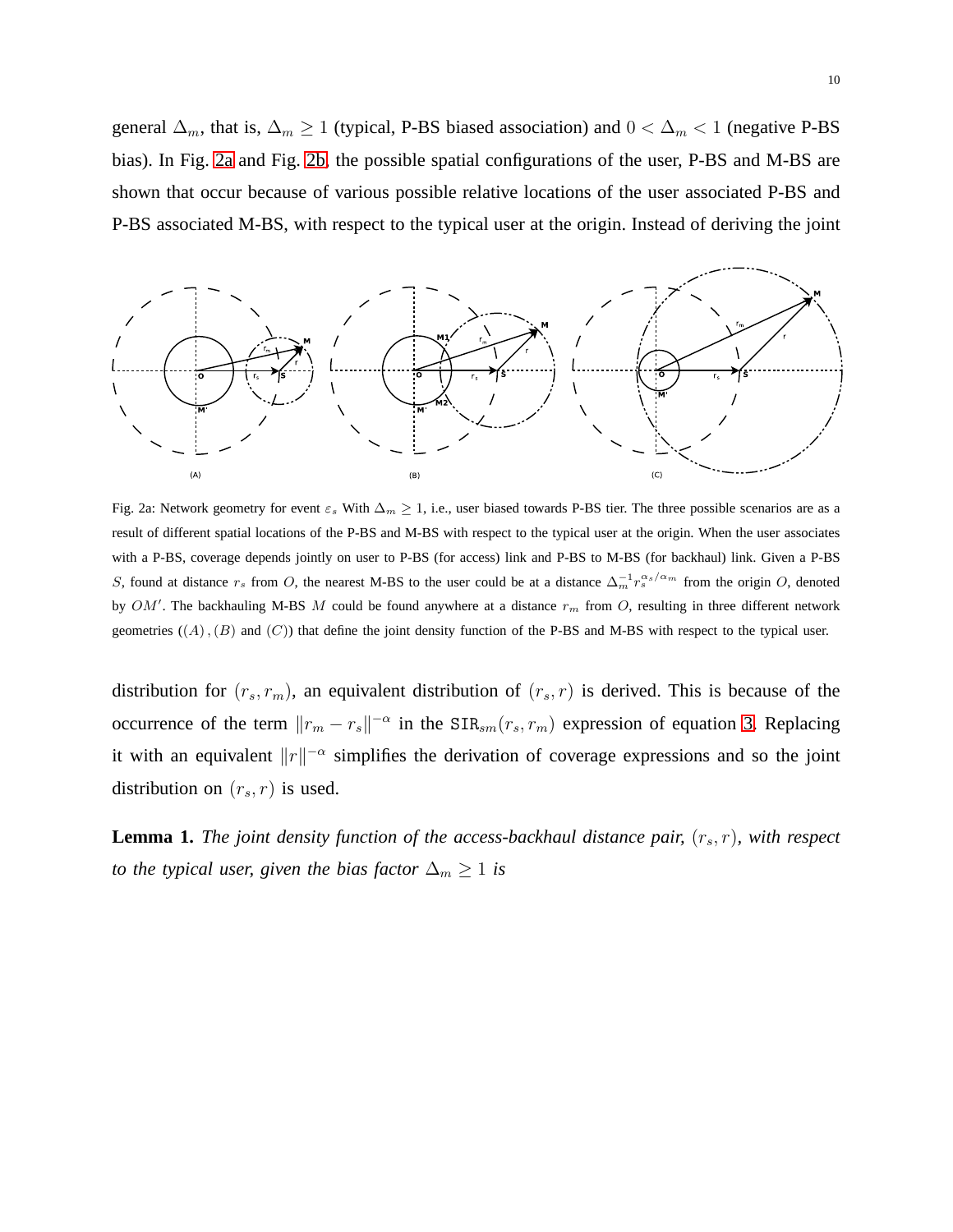<span id="page-10-1"></span>
$$
f(r_s, r) = \begin{cases} \frac{-\pi \left(r^2 \lambda_m + \frac{r_s^2 \alpha_s}{\Delta_m^2} \lambda_m + r_s^2 \lambda_s\right)}{\Delta_m^2} \frac{r_s^2 r \lambda_m \left(\frac{r_s^2 \alpha_s}{\Delta_m^2} \alpha_s \lambda_m + r_s^2 \alpha_m \lambda_s\right)}{r_s \alpha_m}, & 0 < ||r|| \le \nu_-(r_s, \Delta_m, \alpha_s, \alpha_m) \end{cases}
$$
  

$$
\frac{\partial \left(e^{-\lambda_s \pi r_s^2} e^{-\lambda_m \left(\pi (\Delta_m^{-1} r_s^{\alpha_s/\alpha_m})^2 + \pi r^2 - \text{lens}(M_1, M_2)\right)}\right)}{\partial r_s \partial r}, \qquad ||r|| \in \nu_-(r_s, \Delta_m, \alpha_s, \alpha_m)
$$
  

$$
4\pi^2 \lambda_m \lambda_s r r_s e^{-\pi (\lambda_m r^2 + \lambda_s r_s^2)}, \qquad ||r|| \ge \nu_+(r_s, \Delta_m, \alpha_s, \alpha_m), \qquad (6)
$$

*where*

- $\nu_{-}(r_s, \Delta_m, \alpha_s, \alpha_m) \triangleq ||r_s|| \Delta_m^{-1} ||r_s||^{\alpha_s/\alpha_m}$
- $\nu_{+}(r_s, \Delta_m, \alpha_s, \alpha_m) \triangleq ||r_s|| + \Delta_m^{-1} ||r_s||^{\alpha_s/\alpha_m}$
- $\nu^{\perp}(r_s, \Delta_m, \alpha_s, \alpha_m) \triangleq \left] \|r_s\| \Delta_m^{-1} \|r_s\|^{\alpha_s/\alpha_m}, \|r_s\| + \Delta_m^{-1} \|r_s\|^{\alpha_s/\alpha_m} \right]$
- $lens(M_1, M_2)$  *denotes the area of the lens formed between the points*  $M_1$  *and*  $M_2$  *in Case (B) of Fig. [2a](#page-9-0)*

<span id="page-10-0"></span>*Proof:* See Appendix [A](#page-25-4)



Fig. 2b: Network Geometry for Event  $\varepsilon_s$  With  $0 < \Delta_m < 1$ . The figure is similar to Fig. [2a,](#page-9-0) except that the user is biased towards the M-BS tier. Given the user associated P-BS is at a distance  $r_s$  from  $O$ , the nearest M-BS could only be at a distance  $\geq \Delta_m^{-1} r_s^{\alpha_s/\alpha_m}.$ 

**Lemma 2.** *The joint density function of the access-backhaul distance pair,*  $(r_s, r)$ *, with respect to the typical user, given the bias factor*  $\Delta_m < 1$  *is* 

 $\mathcal{L}_{\mathcal{A}}$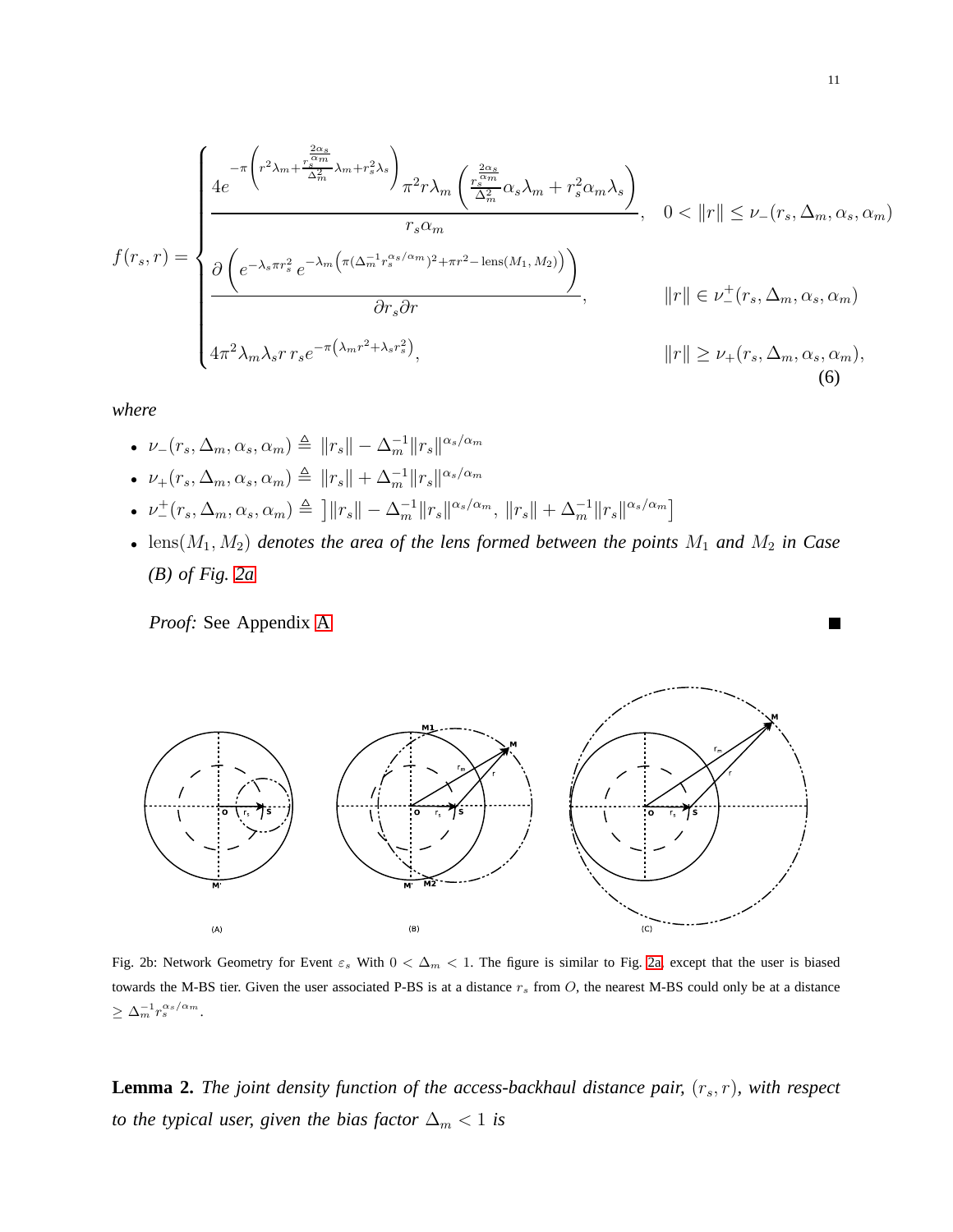$$
f(r_s, r) = \begin{cases} 0, & 0 < ||r|| \le \mu_-(r_s, \Delta_m, \alpha_s, \alpha_m) \\ \frac{\partial \left(e^{-\lambda_s \pi r_s^2} e^{-\lambda_m \left(\pi (\Delta_m^{-1} r_s^{\alpha_s/\alpha_m})^2 + \pi r^2 - \text{lens}(M_1, M_2)\right)}\right)}{\partial r_s \partial r}, & ||r|| \in \mu_-(r_s, \Delta_m, \alpha_s, \alpha_m) \\ 4\pi^2 \lambda_m \lambda_s r r_s e^{-\pi (\lambda_m r^2 + \lambda_s r_s^2)}, & ||r|| \ge \mu_+(r_s, \Delta_m, \alpha_s, \alpha_m), \end{cases}
$$
(7)

*where*

- $\mu_-(r_s, \Delta_m, \alpha_s, \alpha_m) \triangleq -||r_s|| + \Delta_m^{-1}||r_s||^{\alpha_s/\alpha_m}$ •  $\mu_+(r_s, \Delta_m, \alpha_s, \alpha_m) \triangleq ||r_s|| + \Delta_m^{-1} ||r_s||^{\alpha_s/\alpha_m}$ •  $\mu^+(r_s, \Delta_m, \alpha_s, \alpha_m) \triangleq \left] - \|r_s\| + \Delta_m^{-1} \|r_s\|^{\alpha_s/\alpha_m}, \|r_s\| + \Delta_m^{-1} \|r_s\|^{\alpha_s/\alpha_m} \right]$
- $lens(M_1, M_2)$  *denotes the area of the lens formed between the points*  $M_1$  *and*  $M_2$  *in Case (B) of Fig. [2b](#page-10-0)*

*Proof:* See Appendix [A](#page-25-4)

#### *B. Small Cell Coverage in IBFD*

<span id="page-11-0"></span>In this section, the coverage probability of a typical user under P-BS is derived. Coverage under P-BS is denoted as  $P_{u,s}^f(T_s,T_b)$  and the corresponding geometry of the node locations is depicted in Fig. [3.](#page-11-0)



Fig. 3: An instance of user associating with P-BS

A typical user located at the origin  $o$  associates with a P-BS ( $S$  in Fig. [3\)](#page-11-0) at a distance  $r_s$ . From [\(1\)](#page-5-0), it follows that there is no M-BS inside a ball of radius  $OM' = \Delta_m^{-1} r_s^{\alpha_s/\alpha_m}$  centered

ш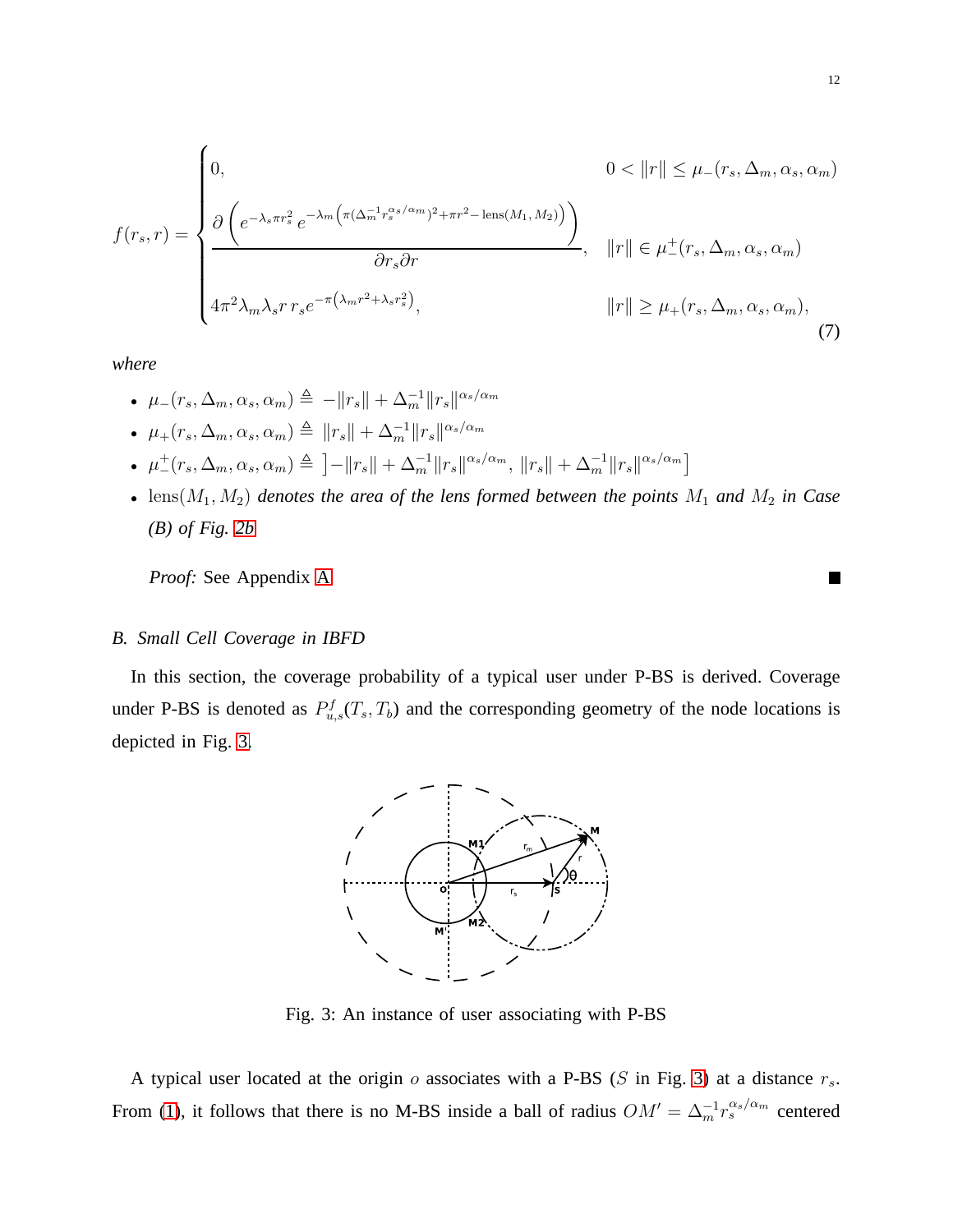at the origin  $\sigma$ . For the backhaul, the P-BS S connects to the nearest M-BS (M in Fig. [3\)](#page-11-0) at a distance  $r_m$  from  $o$ . The backhaul distance from the P-BS  $S$  to the backhauling M-BS  $M$  is  $r$ . In IBFD mode, the user when associated with the P-BS, will receive interference from other P-BSs as well as all the M-BSs. Let  $q(s, x, \alpha)$  be defined as

$$
g(s, x, \alpha) = \frac{1}{1 + s||x||^{-\alpha}}.
$$

**Lemma 3.** *The probability of coverage for a user associated with a P-BS in the given two-tier IBFD network is*

<span id="page-12-0"></span>
$$
P_{u,s}^{f}(T_s, T_b) =
$$
  
\n
$$
\int_{0}^{2\pi} \int_{r_s>0, r>0} e^{-\lambda_s \int_{0}^{r_s} 1 - g(s_1, z, \alpha_s)g(s_2, z - r_s, \alpha_s)dz - \lambda_m \int_{\Phi_m \cap A_2^c} 1 - g(s'_1, v, \alpha_m)g(s'_2, v - r_s, \alpha_m)dv - \beta s_2} g(s'_1, r_m, \alpha_m) f(r_s, r) dr_s dr d\theta
$$
\n(8)

*where,*  $A_1 = B(o, r_s)$ ,  $s_1 = T_s ||r_s||^{\alpha_s}$ ,  $s_2 = \frac{T_b}{P_s}$  $\frac{T_b}{P_m} ||r||^{\alpha_m} P_s$ ,  $r_m = \sqrt{r_s^2 + r^2 + 2r_s r \cos \theta}$ ,  $A_2 =$  $(B(o, \Delta_m^{-1}r_s^{\alpha_s/\alpha_m}) \cup B(r_s, \|r\|)), s'_1 = \frac{T_s}{P_s}$  $\frac{T_s}{P_s} \|r_s\|^{\alpha_s} P_m$ , and  $s_2' = T_b \|r\|^{\alpha_m}$ .

# *Proof:* See Appendix [B](#page-27-0)

The integral in Lemma [3](#page-12-0) can be dived into three integrals over the variables  $\theta$ ,  $r_s$  and r corresponding to the cases (A), (B) *or* (C) of Fig. [2a](#page-9-0) and Fig. [2b.](#page-10-0) Of particular interest, is the density function of *Case* (B), where the backhaul and the inner macro discs intersect. Backhaul disc is the one that has distance from the serving P-BS to the serving P-BS's backhauling M-BS as the radius. Though the expression for it has been derived as in [\(6\)](#page-10-1), it is hard to compute numerically. Therefore, probability for the intersection case is analyzed below.

Let C and *I* denote events *user covered under P-BS* and *intersection of the backhaul and the inner macro discs* of Fig. [2a](#page-9-0) respectively. Then  $\mathcal I$  is defined as

$$
\mathcal{I} \triangleq \|r - \Delta_m^{-1} r_s^{\alpha_s/\alpha_m}\| \leq \|r_s\| \leq \|r + \Delta_m^{-1} r_s^{\alpha_s/\alpha_m}\|.
$$

Using Bayes rule, the probability  $Pr(\mathcal{I} | \mathcal{C})$  is

$$
Pr(\mathcal{I} | \mathcal{C}) = \frac{Pr(\mathcal{C}, \mathcal{I})}{Pr(\mathcal{C})}.
$$
\n(9)

The expressions for  $Pr(\mathcal{C}, \mathcal{I})$  and  $Pr(\mathcal{C})$  are already derived in equation [\(8\)](#page-12-0).

The plot in Fig. [4](#page-13-0) reveals useful information about the network topology. For the given system model, at reasonably high biasing towards the P-BS, the system mostly remains in the state of

**In the Second State**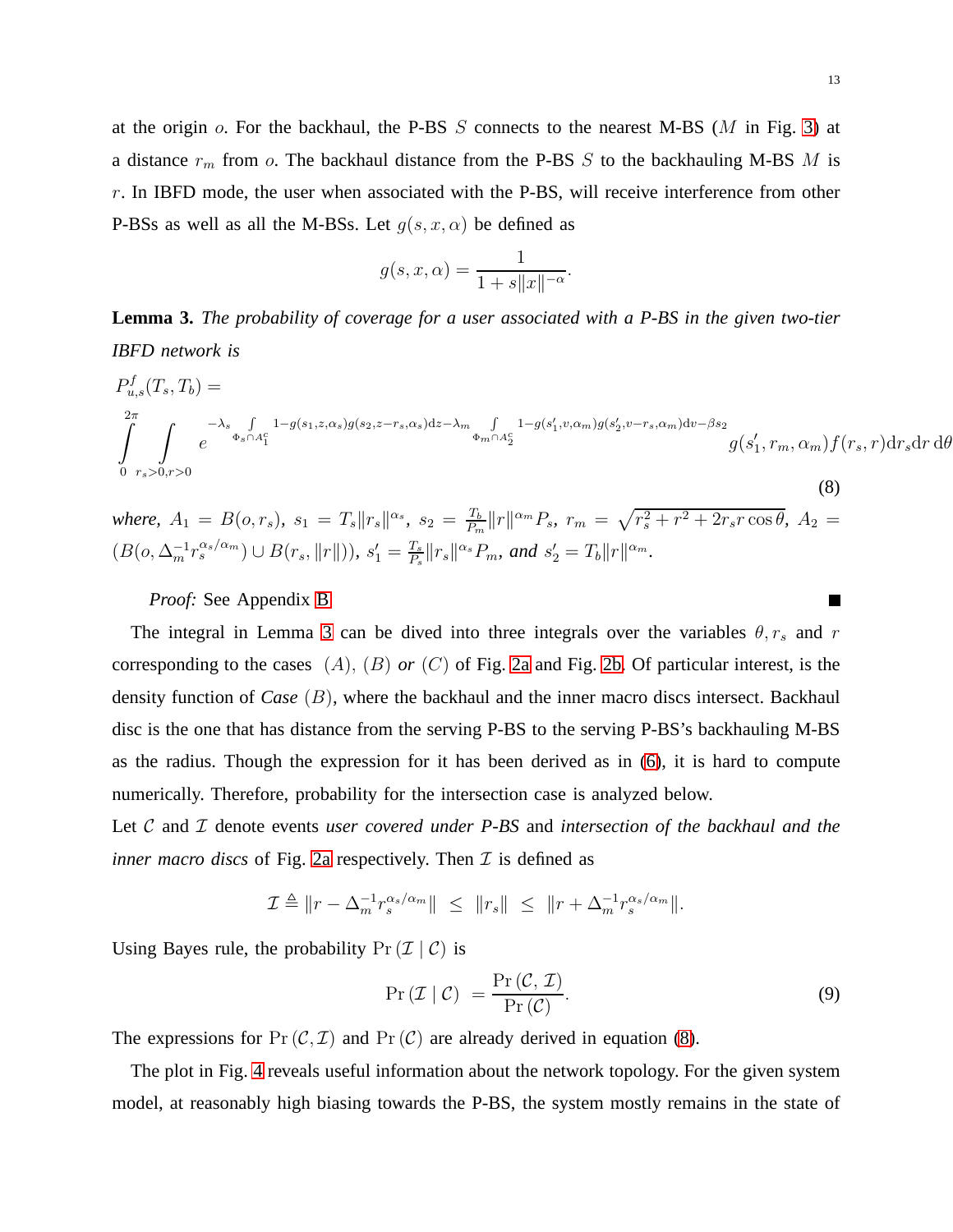<span id="page-13-0"></span>

Fig. 4: Probability of Network Topology vs. P-BS Bias in Small cell association ( $T_m = T_s = T_b = -10$  dB.  $B_m = 0$  dB,  $P_m = 22$  dB,  $P_s = 0$  dB,  $\alpha_m = 2.8$ ,  $\alpha_s = 4$ ,  $\lambda_s = 4\lambda_m$ ). Each plot shows the probability of the network being in a particular geometry. Case (A) denotes *Zero Intersect. Prob.* curve that depicts the probability of the inner macro and the backhaul disc having zero intersection, Case (B) (*Intersect Prob.*) curve depicts the probability of the inner macro and the backhaul disc intersecting and Case (C) (*Engulf. Prob.*) curve depicts the probability of the backhaul disc engulfing the inner macro disc in event of small cell association of Fig. [2a.](#page-9-0) Notice that in the limit of bias towards P-BS, i.e. high bias towards small cell tier, the *Intersect Prob.* curve goes to 0, rendering numerical computations much easier.

*Case* (A) or *Case* (C) of Fig. [2a.](#page-9-0) Therefore, coverage could be approximated by averaging over system states of *Case* (A) and *Case* (C) alone, which is much more tractable than using the entire joint density function—a rather complex function to evaluate. The plot also makes practical sense, as a HetNet under typical circumstances, would be operated in a mode highly biased towards the P-BSs [\[26\]](#page-25-5), [\[27\]](#page-25-6).

### *C. Macro Cell Coverage in IBFD*

Coverage probability for a user associated with an M-BS is derived here. For such a user, there is only a single active link (user-M-BS) since the M-BSs are fiber backhauled to the core network. In this case, it is more convenient to calculate coverage as  $Pr(SIR_{um} > T_m, \epsilon_m)$  directly rather than the conditional coverage based on the event  $\varepsilon_m$ .

**Lemma 4.** *The probability of coverage for a user associated with a M-BS in the given two-tier*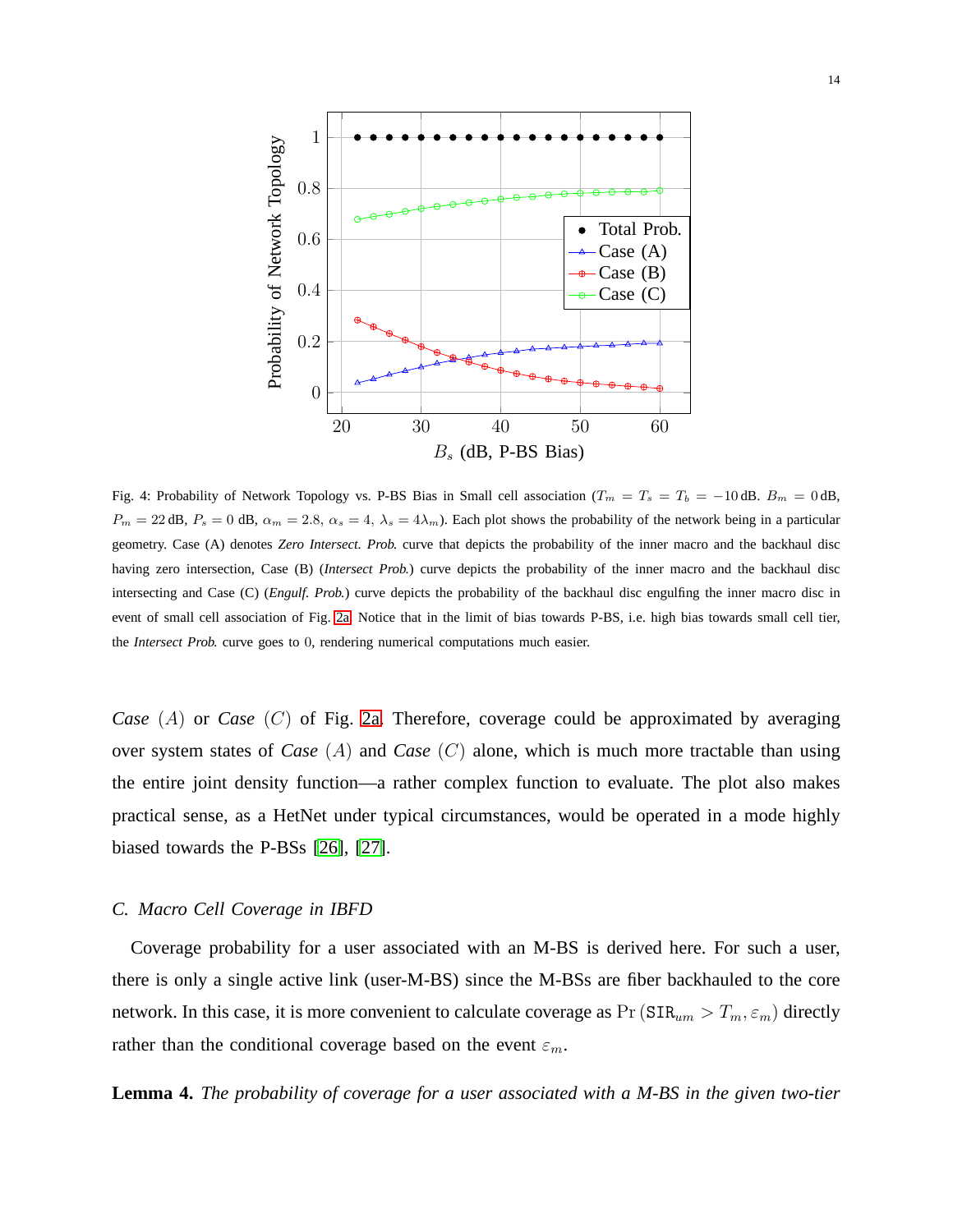*IBFD network is denoted by*  $P_{u,m}^f(T_m)$  *and is given as* 

<span id="page-14-2"></span>
$$
P_{u,m}^f(T_m) = \int_{r'_m=0}^{\infty} \int_{r_s = \Delta_s r_m'^{\alpha_m/\alpha_s}}^{\infty} F(\Phi_m, \Phi_s) f(r'_m, r_s) dr'_m dr_s,
$$
 (10)

where  $f(r'_m, r_s)$  denotes the density function of the nearest M-BS and P-BS and is given as:

<span id="page-14-1"></span>
$$
f(r'_m, r_s) = 2\pi \lambda_m r'_m e^{-\pi \lambda_m r'_m} 2\pi \lambda_s r_s e^{-\pi \lambda_s r_s^2}
$$
 (11)

*and*

$$
F(\Phi_m, \Phi_s) = e^{-\pi r_m'^2 \lambda_m T_m^{2/\alpha_m} \int_{T_m^{-2/\alpha_m}}^{\infty} \frac{1}{1+t^{\alpha_m/2}} dt \qquad \begin{array}{c} -\pi r_m'^{2\alpha_m/\alpha_s} \lambda_s \left(\frac{P_s T_m}{P_m}\right)^{\frac{2}{\alpha_s}} & \int_{T_m^{-2/\alpha_s}}^{\infty} \frac{1}{1+t^{\alpha_s/2}} dt \\ e & \left(\frac{B_s}{B_m T_m}\right)^{\frac{2}{\alpha_s}} \end{array}
$$

*Proof:* See Appendix [C](#page-28-0)

#### *D. Small Cell Coverage in FDD*

In FDD case the frequency resources are orthogonalized between the access and backhaul tiers and so interference to a user in the DL is much reduced. This comes at the cost of halving the spectrum for access and backhaul link each.

**Lemma 5.** *The probability of coverage for a user associated with a P-BS in the given two-tier FDD network is denoted by*  $P_{u,s}^h(T_s,T_b)$  and given as

$$
P_{u,s}^h(T_s,T_b) = \int\limits_{\mathbb{R}^2} e^{-\lambda_s \int\limits_{z \in \Phi_s \cap A_1^c} 1 - g(\|r_s\|^{\alpha_s} T_s,z,\alpha_s) dz - \lambda_m \int\limits_{v \in \Phi_m \cap A_2^c} 1 - g(\|r\|^{\alpha_m} T_b, v-r_s, \alpha_m) dv} f(r_s,r) dr_s dr,
$$

*where*  $g(s, x, \alpha) = \frac{1}{1+s||x||^{-\alpha}}, \quad A_1 = B(o, r_s), A_2 = (B(o, \Delta_m^{-1} r_s^{\alpha_s/\alpha_m}) \cup B(r_s, ||r||)).$ 

*Proof:*

$$
\Pr\left(\text{SIR}_{us} > T_s, \, \text{SIR}_{sm} > T_b \mid \varepsilon_s\right) = \mathbb{E}_{r_{s},r}\left[\underbrace{\Pr\left(\text{SIR}_{us} > T_s, \, \text{SIR}_{sm} > T_b \mid r_s, \, r\right)}_{P_{u,s}'(T_s,T_b)}\right].
$$

The representation of conditioning on points  $r<sub>s</sub>$  and r is dropped in interest of better clarity, for the following derivation. For FDD case, the user (or P-BS) receives interference only from the tier that it is associated with.

<span id="page-14-0"></span>(12)

П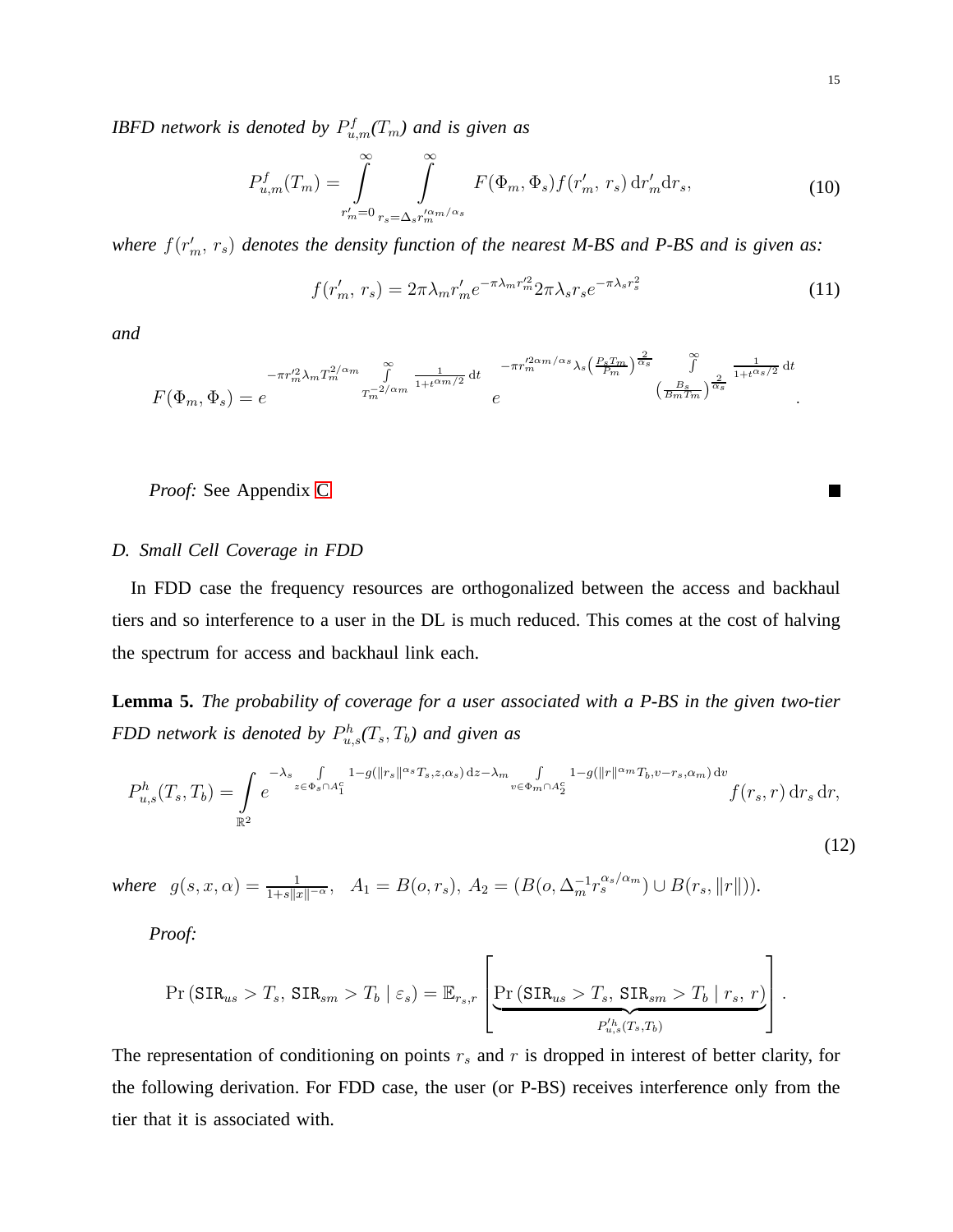$$
P_{u,s}'^h(T_s,T_b) = \Pr\left(\frac{P_s g_{or_s} ||r_s||^{-\alpha_s}}{\sum\limits_{z \in A_1^c} P_s g_{oz} ||z||^{-\alpha_s}} > T_s, \frac{P_m g_{r_s r_m} ||r||^{-\alpha_m}}{\sum\limits_{z \in A_2^c} P_m g_{r_s z} ||z - r_s||^{-\alpha_m}} > T_b\right),
$$

Proceeding in the same way as in Appendix [B](#page-27-0) for IBFD coverage, the expression for coverage in the FDD network could be calculated to be as [\(12\)](#page-14-0).  $\blacksquare$ 

# *E. Macro Cell Coverage in FDD*

Users associated with the macro cells in FDD case see interference only from the macro cells. The coverage expression uses  $r'_m$  and  $r_s$  for nearest P-BS and M-BS respectively as in IBFD macro cell coverage case. So macro cell coverage is calculated as  $Pr(SIR_{um} > T_m, \varepsilon_m)$  directly.

<span id="page-15-0"></span>**Lemma 6.** *The probability of coverage for a user associated with a M-BS in the given two-tier FDD network is denoted by*  $P_{u,m}^h(T_m)$  and given as,

$$
P_{u,m}^h(T_m) = \int_{r'_m=0}^{\infty} \int_{r_s = \Delta_s r_m'^{\alpha_m/\alpha_s}}^{r_m} e^{-\pi r_m'^2 \lambda_m T_m^{2/\alpha_m} \int_{T_m^{-2/\alpha_m}}^{\infty} \frac{1}{1 + t^{\alpha_m/2}} dt} f(r'_m, r_s) dr'_m dr_s, \qquad (13)
$$

where  $f(r'_m, r_s)$  *is defined as in* [\(11\)](#page-14-1).

*Proof:* Lemma [6](#page-15-0) directly follows from the proof given for Lemma [4,](#page-14-1) considering a user associated with a given tier will receive interference only from that tier.  $\Box$ 

#### IV. AVERAGE RATE

This section focuses on the the achievable rate for a typical user located at the origin conditioned on the user being under coverage. For full-duplex case the entire  $1 Hz$  is used for self-backhauling as well as access links by the P-BSs. At the M-BSs,  $\eta Hz$  is used for the backhauling link to P-BSs and an orthogonal  $(1 - \eta) Hz$  for direct access link to the user. The arrangement is similar for half-duplex case, but for the fact that the spectrum is orthogonalized as  $0.5 Hz$  each, for access and backhaul links with respect to the P-BSs. Notice that the rate in DL for users connected to the P-BS is the minimum of rates on the M-BS to P-BS and the P-BS to user links. This is taken into account by the derivation that follows. Let an event, that the user is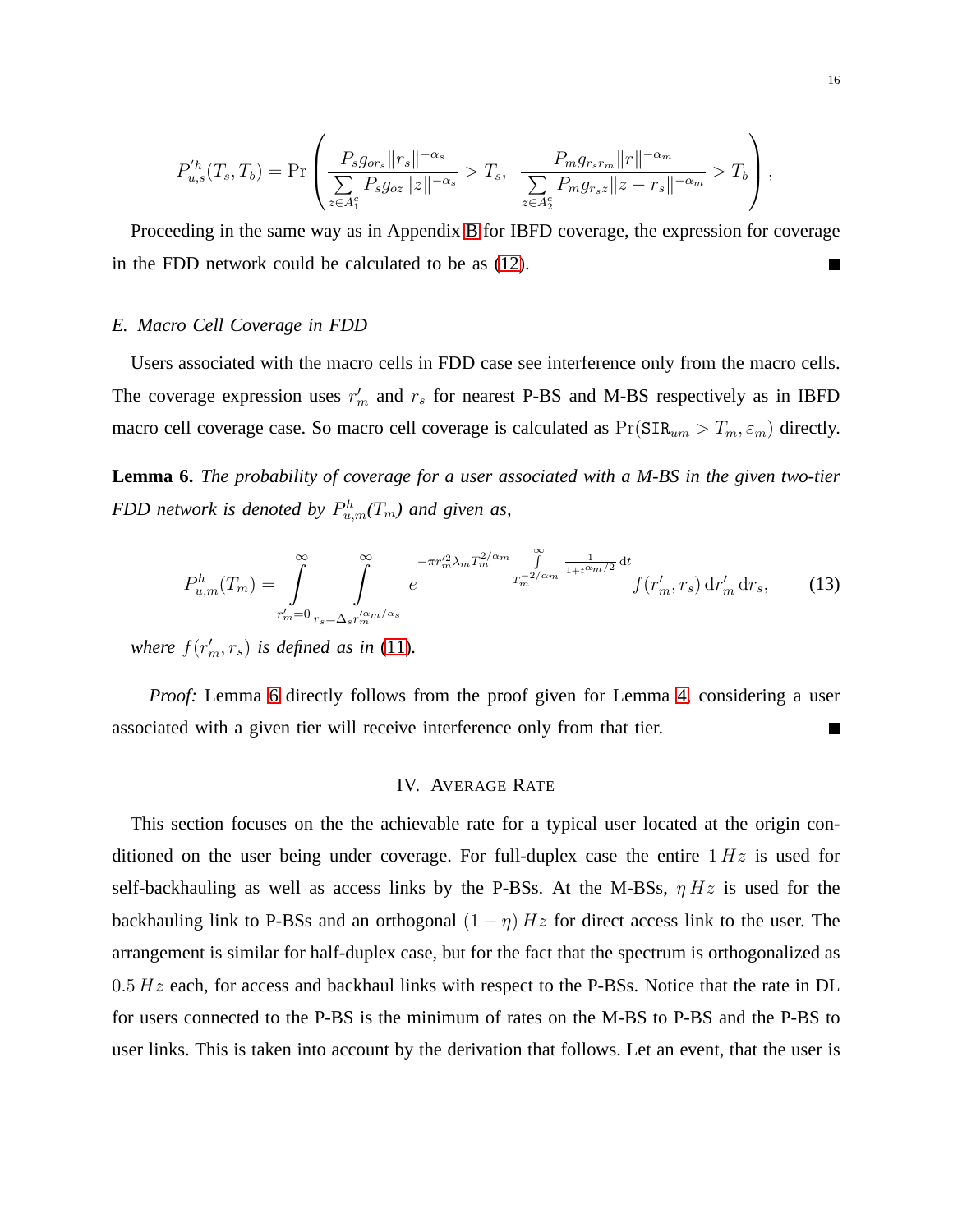covered, be defined as  $\{ \text{Coverage} \} \triangleq \mathbf{1}(\varepsilon_m) \{ \text{SIR}_{um} > T_m \} \cup \mathbf{1}(\varepsilon_s) \{ \text{SIR}_{us} > T_s, \, \text{SIR}_{sm} > T_b \},$ where  $\mathbf{1}(\varepsilon)$  denotes an indicator random variable for event  $\varepsilon$ ,

<span id="page-16-0"></span>
$$
\mathbb{E}\left[R_u \mid \text{Coverage}\right] = \frac{1}{\Pr\{\text{Coverage}\}} \left(\mathbb{E}\left[R_{um} \mid \text{SIR}_{um} > T_m\right] \Pr(\text{SIR}_{um} > T_m) + \mathbb{E}\left[\min\left(R_{us}, R_{sm}\right) \mid \text{SIR}_{us} > T_s, \text{SIR}_{sm} > T_b\right] \Pr(\text{SIR}_{us} > T_s, \text{SIR}_{sm} > T_b). \right) \tag{14}
$$

# *A. M-BS to User Rate (*Rum*)*

The expectation in the first term in [\(14\)](#page-16-0) is calculated as follows. Let  $\overline{\eta} = (1 - \eta)$ . Let  $\overline{\eta} Hz$ be used at the M-BSs for access to user. Then,

<span id="page-16-1"></span>
$$
\mathbb{E}\left[R_{um} \mid \text{SIR}_{um} > T_m\right] = \frac{\overline{\eta}}{\Pr(\text{SIR}_{um} > T_m)} \int\limits_{t > 0} \Pr(\text{SIR}_{um} > \max(2^t - 1, T_m)) \, \mathrm{d}t,\tag{15}
$$

# *Proof:* See Appendix [D](#page-29-0)

The coverage expression for M-BS-user case, given by [\(10\)](#page-14-2), can be used in [\(15\)](#page-16-1) to obtain the average conditional rates.

# *B. M-BS to P-BS to User Rate*  $(\min(R_{us}, R_{sm}))$

The expectation in the second term in [\(14\)](#page-16-0) is computed now. For notational simplicity, let  ${\{SIR_{us,sm} > T_{s,b}\}\triangleq {\{SIR_{us} > T_s, SIR_{sm} > T_b\}}.$  On an average, each macro cell is assumed to backhaul n small cells, where  $n = \lambda_s/\lambda_m$ . This means that on the backhaul link, the rate to each P-BS will get reduced by a factor of n, besides being multiplied by  $\eta$ , which is the amount of bandwidth from  $1 Hz$ , that is allocated by the M-BSs for backhauling P-BSs.

$$
\mathbb{E}\left[\min\left(R_{us}, R_{sm}\right) \mid \text{SIR}_{us,sm} > T_{s,b}\right] = \frac{1}{\Pr(\text{SIR}_{us,sm} > T_{s,b})} \int_{t>0} \Pr\left(\text{SIR}_{us} > \max(2^t - 1, T_s), \text{SIR}_{sm} > \max(2^{\frac{nt}{\eta}} - 1, T_b)\right) \, \mathrm{d}t. \tag{16}
$$

*Proof:* See Appendix [E](#page-30-0)

The average conditional rate could be similarly calculated for the FDD system keeping note of the fact that the bandwidth gets split into  $0.5 Hz$  each for the backhaul and the access links, which essentially, at least theoretically, must halve the rates for a FDD system in comparison to a IBFD system.

 $\Box$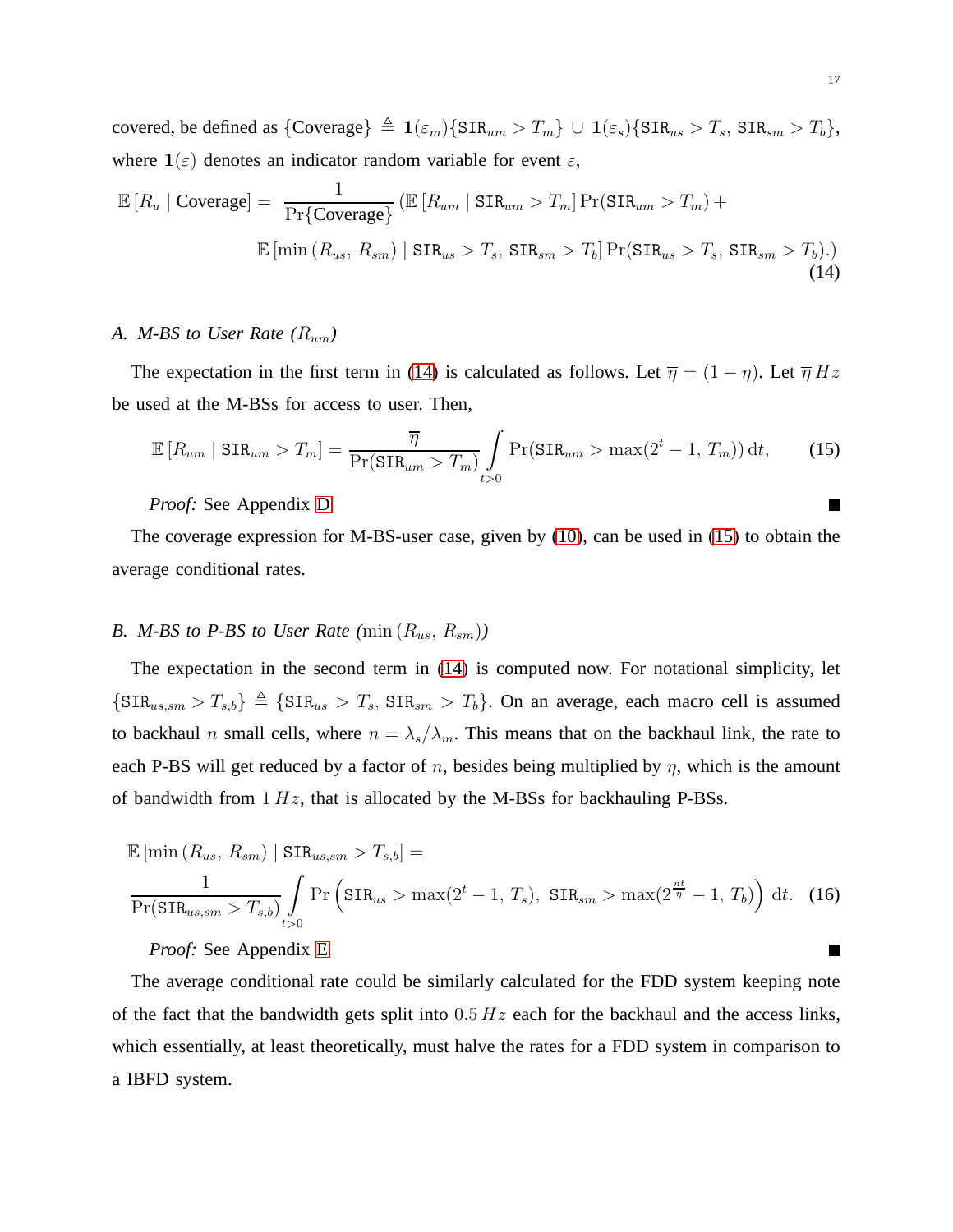#### V. NUMERICAL RESULTS

This section numerically computes the coverage expressions provided in the previous sections and compares them with Monte Carlo simulations. The parameters used for Monte-Carlo sim-ulation are the same as mentioned in section [II-C.](#page-5-1) Simulation is done with PPPs  $\Phi_s$  and  $\Phi_m$ on an area of  $60 \times 60$  square units with 14400 and 3600 nodes, respectively. All simulations are shown with the self-interference factor  $\beta = 0$  dB, path loss exponent for the M-BS tier,  $\alpha_m = 2.8$  and for the P-BS tier,  $\alpha_s = 4$ , unless mentioned otherwise. Transmit powers of M-BS and P-BS are proportionally considered as  $P_m = 150$  and  $P_s = 1$  in accordance with powers of 46 dBm and 24 dBm respectively for wide-area and local-area BS [\[28\]](#page-25-7). Bias towards M-BS  $B_m = 0$  dB, unless mentioned otherwise.

<span id="page-17-0"></span>

Fig. 5: Coverage Probability vs. Small Cell Density. ( $T_m = T_s = T_b = -10$  dB.  $B_s = 22$  dB  $\lambda_m = 1, \alpha_m = 2.8, \alpha_s = 4$ 

The coverage probability is plotted with respect to different parameters in Fig. [5](#page-17-0) and Fig. [6.](#page-18-0) A close match between the simulations and the numerical evaluation of the theoretical expressions is seen. This establishes the validity of the derived analytical framework, that is tractable and quick in computing the network coverage trends in the proposed IBFD self-backhauling network.

The SIR for a typical user in a IBFD self-backhauling network is far lesser than that of its FDD counterpart, which results in much less coverage for a IBFD network. This is primarily because of the inter-tier interference in addition to the intra-tier interferers (intra-tier interference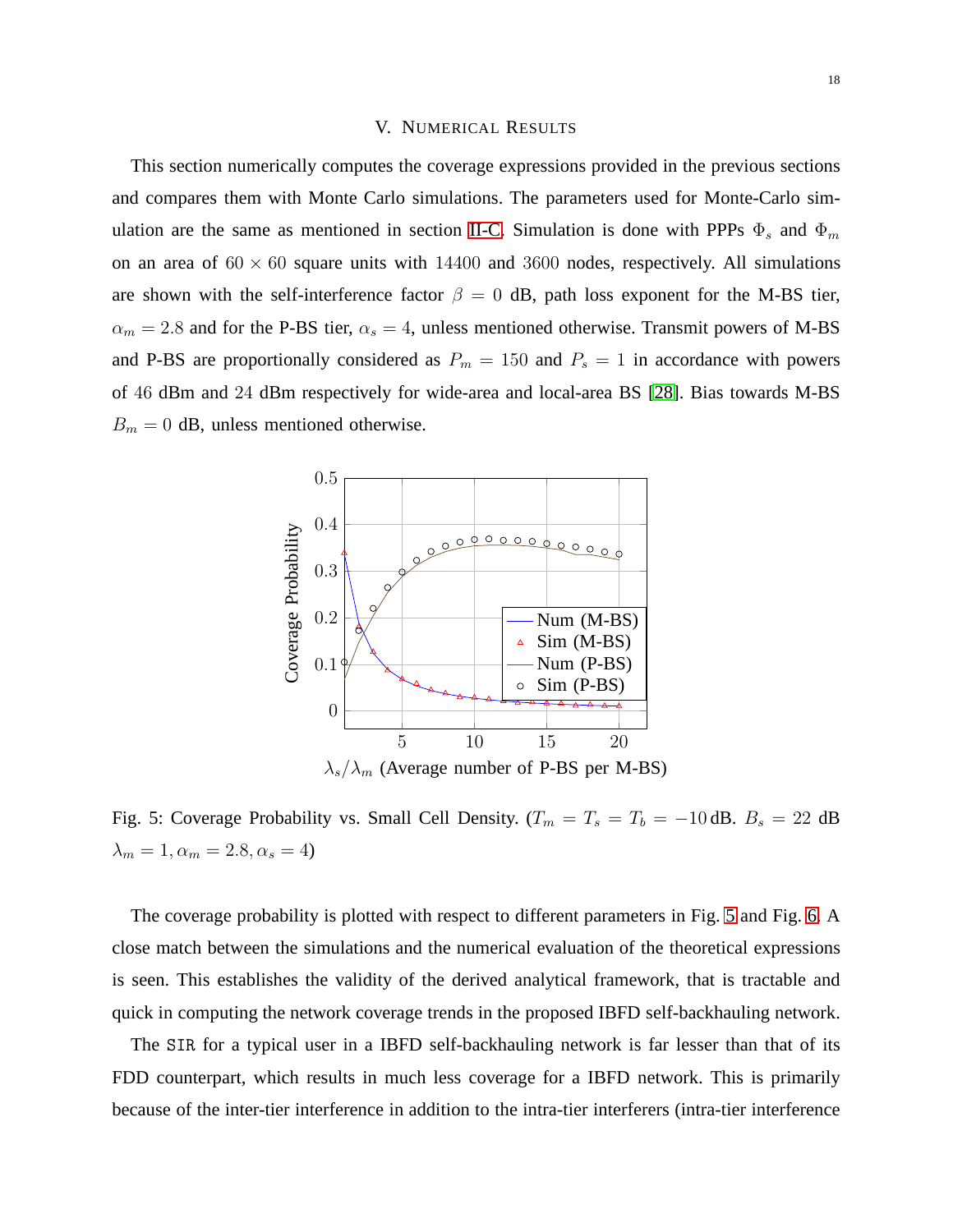<span id="page-18-0"></span>

Fig. 6: Coverage Probability vs. P-BS SIR Threshold.  $(T_m = T_b = -10 \text{ dB}$ .  $B_s = 22 \text{ dB}$ ,  $\alpha_m = 2.8, \alpha_s = 4$ 

present in FDD network too) in an IBFD network. More biasing towards the P-BS tier requires more backhauling on the same spectrum, eventually resulting in increased interference to the access links.

Plots of Fig. [7](#page-19-0) and Fig. [8](#page-19-1) show the coverage variation versus the P-BS SIR threshold and ratio of densities of P-BS and M-BS. As expected, the coverage for both IBFD and FDD cases decreases with increasing  $T_s$ . As  $T_s$  is increased, users associated with the P-BS do not get sufficient SIR for coverage. This implies the coverage mostly corresponds to that provided by the M-BS and hence at large values of  $T<sub>s</sub>$  the two curves in Fig. [7](#page-19-0) approach each other.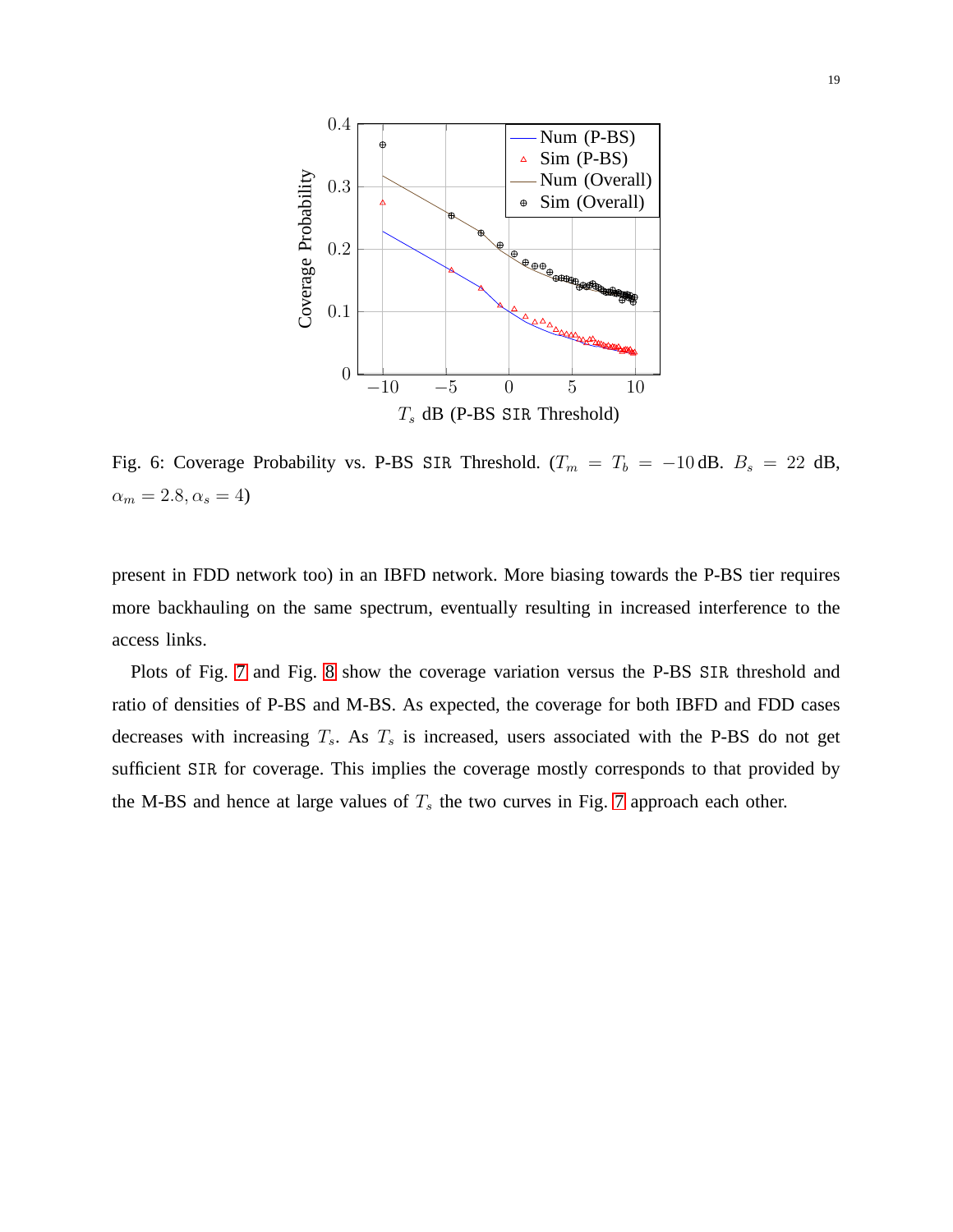



<span id="page-19-0"></span>Fig. 7:  $T_m = T_b = -10 \, dB, \lambda_s =$  $4\lambda_m$ ,  $B_s = 22$  dB. As expected, coverage decreases with increasing SIR thresholds. The two curves converge asymptotically as increasing  $T<sub>s</sub>$  beyond a certain range results in a virtually macro-only network.

<span id="page-19-1"></span>Fig. 8:  $T_m = T_b = T_s = -10$  dB. With higher  $B_s$ , there is an optimal P-BS density achieving maximum coverage. At higher biasing, the P-BS density should be commensurate with the  $B_s$  values so as to fully utilize the biasing effect.

In Fig. [8,](#page-19-1) the FDD coverage curve is in accordance with the findings in [\[29\]](#page-25-8), in that the coverage remains almost constant with increasing density of P-BSs. For the IBFD curve, the findings are different. For high biasing towards P-BS, there is an optimal density that maximizes the coverage, whereas for reasonably lower  $B<sub>s</sub>$  coverage decreases with increasing P-BS density. The reason is not very apparent by the total coverage plot of Fig. [8,](#page-19-1) but only by inspecting the coverage within backhaul and access layers. It is the coverage under P-BSs that gives the shape of the high  $B_s$  plot in Fig. [8.](#page-19-1) Coverage under P-BS is composed of two probabilities–user coverage under P-BS and the P-BS coverage under a backhauling M-BS as shown in Fig. [9.](#page-20-0) The plot in Fig. [9](#page-20-0) shows the individual coverage probabilities of M-BS to P-BS (backhaul) and P-BS to user (access) links with varying P-BS density to gain insight into the behavior of the coverage plot in Fig. [8.](#page-19-1) These plots bring out fundamental scaling trends in such a self-backhauling network. They show that the net coverage under P-BS increases with P-BS density till an optimum is reached. This is because during this increase in density, effective bias towards the P-BS increases and more users associate and subsequently get covered under P-BSs, albeit with lower SIR.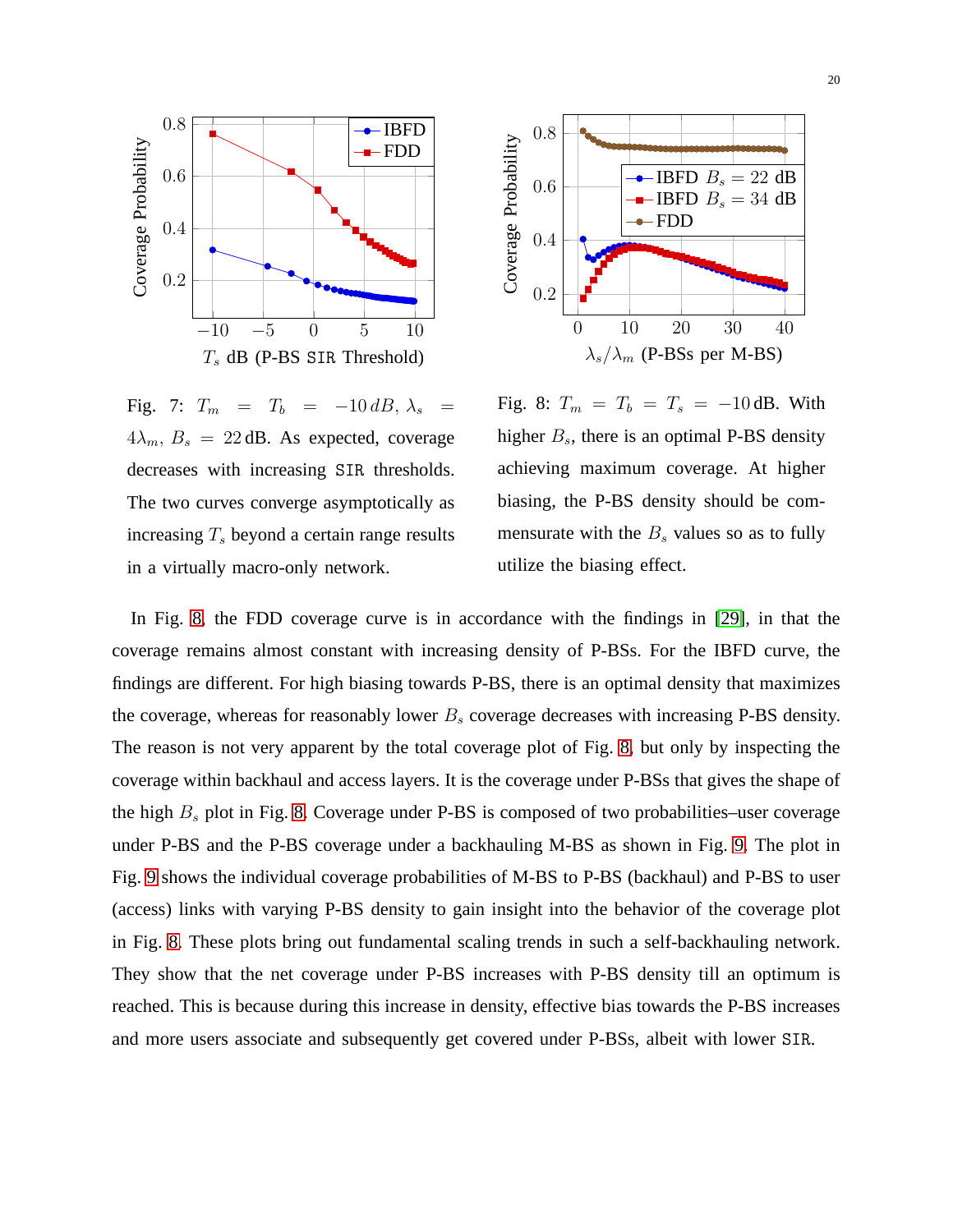

<span id="page-20-0"></span>Fig. 9:  $T_m = T_b = T_s = -10$  dB,  $B_s =$ 34 dB. Net P-BS coverage curve is shaped by two probabilities, P-BS to user and M-BS to P-BS coverage.



<span id="page-20-1"></span>Fig. 10:  $T_m = T_b = T_s = -10$  dB,  $B_s = 22$ dB,  $\lambda_s = 4\lambda_m$ . Coverage with varying  $\beta$ . As expected, coverage reduces with reducing self-interference cancellation capability.

Moreover, there is scope for the M-BSs to cater to more P-BSs for backhauling. The result is an increase in coverage. Beyond the optimum coverage point, user coverage under P-BSs starts to stagnate but the backhauling coverage drops steeply. Stagnation in P-BS to user coverage is due to the fact that at high P-BS density, users mostly associate with P-BS. Then, the network behaves as if a single tier network with increasing BS density which is know to be constant [\[29\]](#page-25-8). On the other hand the backhaul coverage drops due to the increasing interference that the access links of the P-BS pose to the backhaul links of the P-BS. This effectively results in an overall decrease in the coverage under P-BSs. The same is not true of the FDD counterpart of such a network. In FDD case, backhauling links do not interfere with the access links. With increasing P-BS density, an increasing P-BS coverage balances a declining M-BS coverage to give an almost constant net coverage.

As expected, Fig. [10](#page-20-1) shows the degradation of coverage with increasing self-interference factor at the P-BS.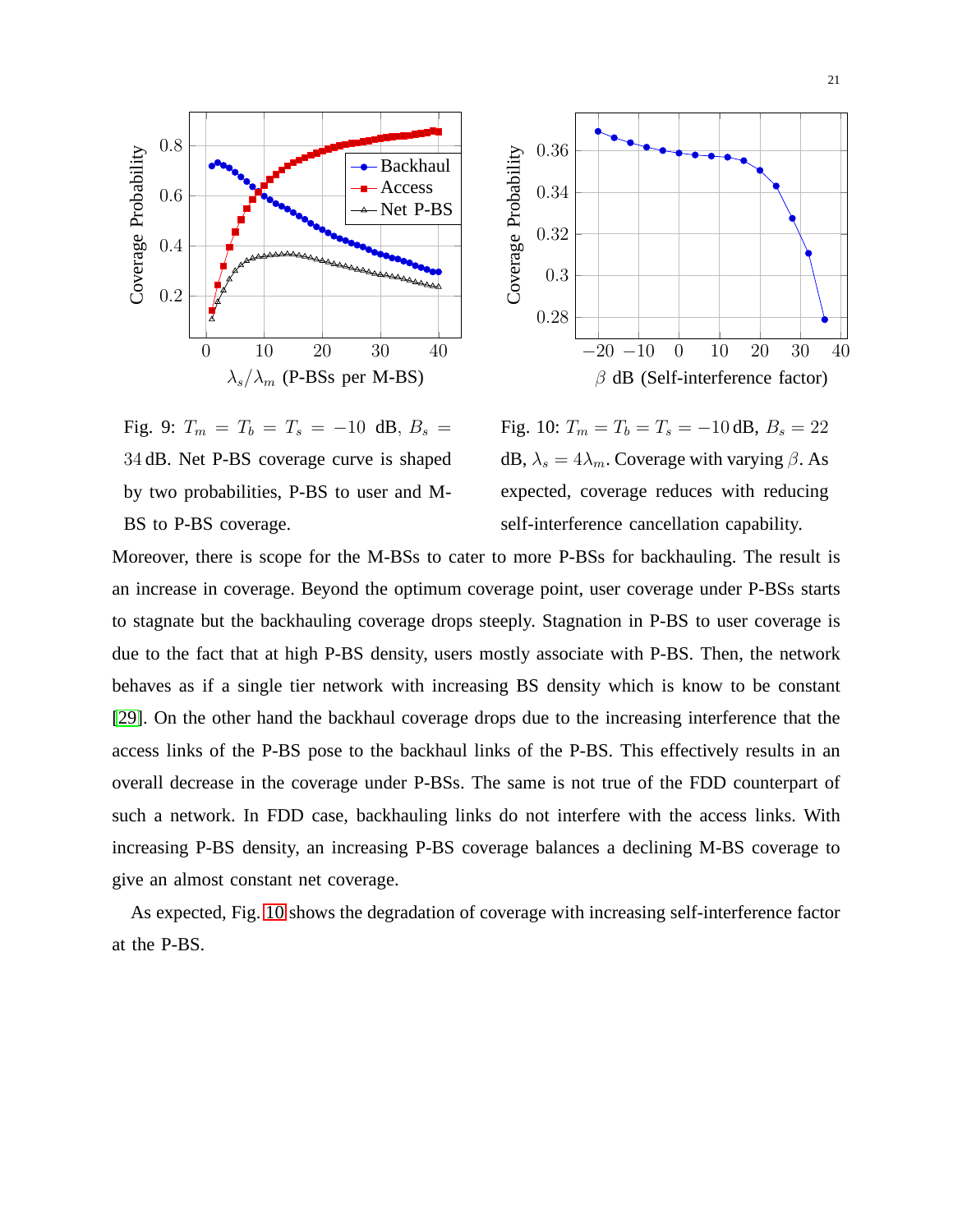



<span id="page-21-0"></span>Fig. 11:  $T_m = T_b = T_s = -10 \text{ dB}, \lambda_s =$  $4\lambda_m$ . The coverage falls when users are biased to associate to P-BS, even with lesser SIR than they see with the M-BS. This stagnates at a point where almost all users are associated to P-BS.

<span id="page-21-1"></span>Fig. 12:  $T_m = T_b = T_s = -10 \text{ dB}, \lambda_s =$  $4\lambda_m$ . The coverage increases with increasing pathloss exponent  $\alpha_s$ . A larger pathloss exponent is helpful in a heterogeneous network with reasonably high density, as it mitigates interference in a dense network.

The plot in Fig. [11](#page-21-0) shows that biasing more towards the P-BS forces the users to associate with them even when the SIR received from them is lesser than that from the M-BS. This results in decrease in coverage until a point where mostly all users are associated with the P-BS tier only and therefore the coverage stagnates. The plot also suggests that the decrease in coverage in the IBFD case is much steeper than in the FDD case. This is because in the IBFD case, the P-BS tier receives maximum interference–from other M-BSs as well as all the P-BSs. For a user to be biased in associating with a P-BS in a IBFD case is essentially forcing it to accept a much weaker SIR link than in the case of FDD operation. Hence the coverage for a user in IBFD operation degrades much more rapidly than in the FDD case. The plot of Fig. [12](#page-21-1) shows that higher pathloss exponent helps a dense P-BS deployment as it creates virtual cell splitting. The plot shows an initial dip in coverage, but only till  $\alpha_s = \alpha_m = 2.8$ .

The following plots show the variation of average conditional rate of a typical user in a IBFD and FDD self-backhauling network. All rates are calculated keeping the bandwidth partitioning parameter  $\eta = 0.8$ . Since the available bandwidth is entirely used by the P-BSs and M-BSs in IBFD network, the rate in IBFD networks, typically tends to twice that of FDD networks. As the interference in IBFD network is more than the conventional FDD network, the rate is not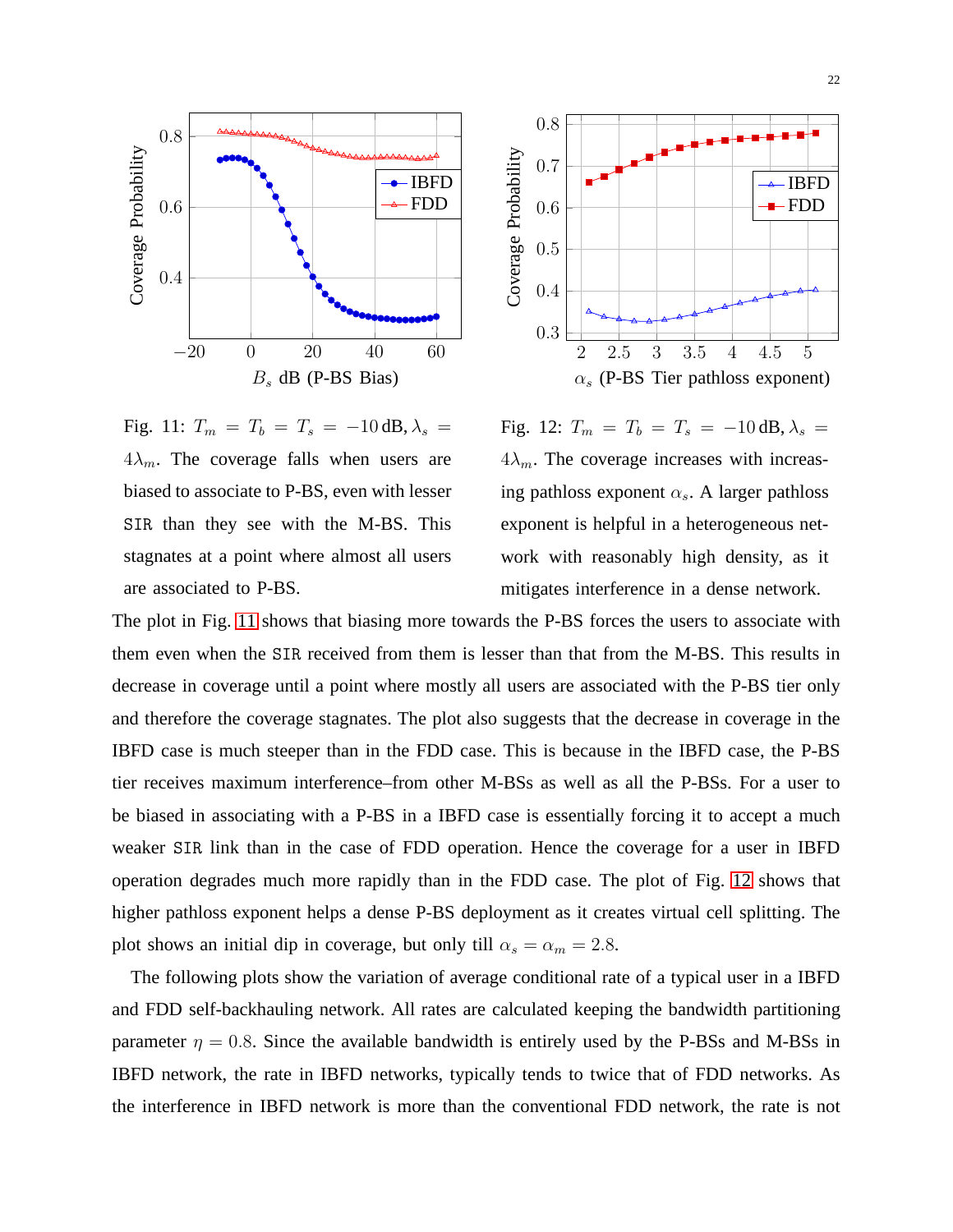

 $-IBFD$ 0.4 Covered Rate (b/s/Hz) Covered Rate (b/s/Hz) FDD 0.2 0 0 10 20 30 40  $\lambda_s/\lambda_m$  (P-BSs Per M-BS)

<span id="page-22-0"></span>Fig. 13:  $T_m = T_b = T_s = -10 \text{ dB}, \lambda_s =$  $4\lambda_m$ . Covered rate increases higher  $B_s$  until an optimal point, after which it reduces as the P-BS density remains constant.

<span id="page-22-1"></span>Fig. 14:  $T_m = T_b = T_s = -10 \text{ dB}, B_s =$ 22 dB. Denser P-BSs limit the backhaul bandwidth available per P-BS and the covered rate falls.



Fig. 15: Covered Rate vs. Bandwidth Shairng at M-BS.  $(T_m = T_s = T_b = -10$  dB.  $B_s = 22$  dB), Available bandwidth at the M-BS needs to be segregated into resources used for backhauling P-BS and for direct access to users.

The plots in Fig. [13](#page-22-0) and Fig. [14](#page-22-1) show the variation of rate with varying  $T_s$  and  $\lambda_s$ . As expected, the average normalized rate increases with increasing  $T_s$  and decreases with increasing P-BS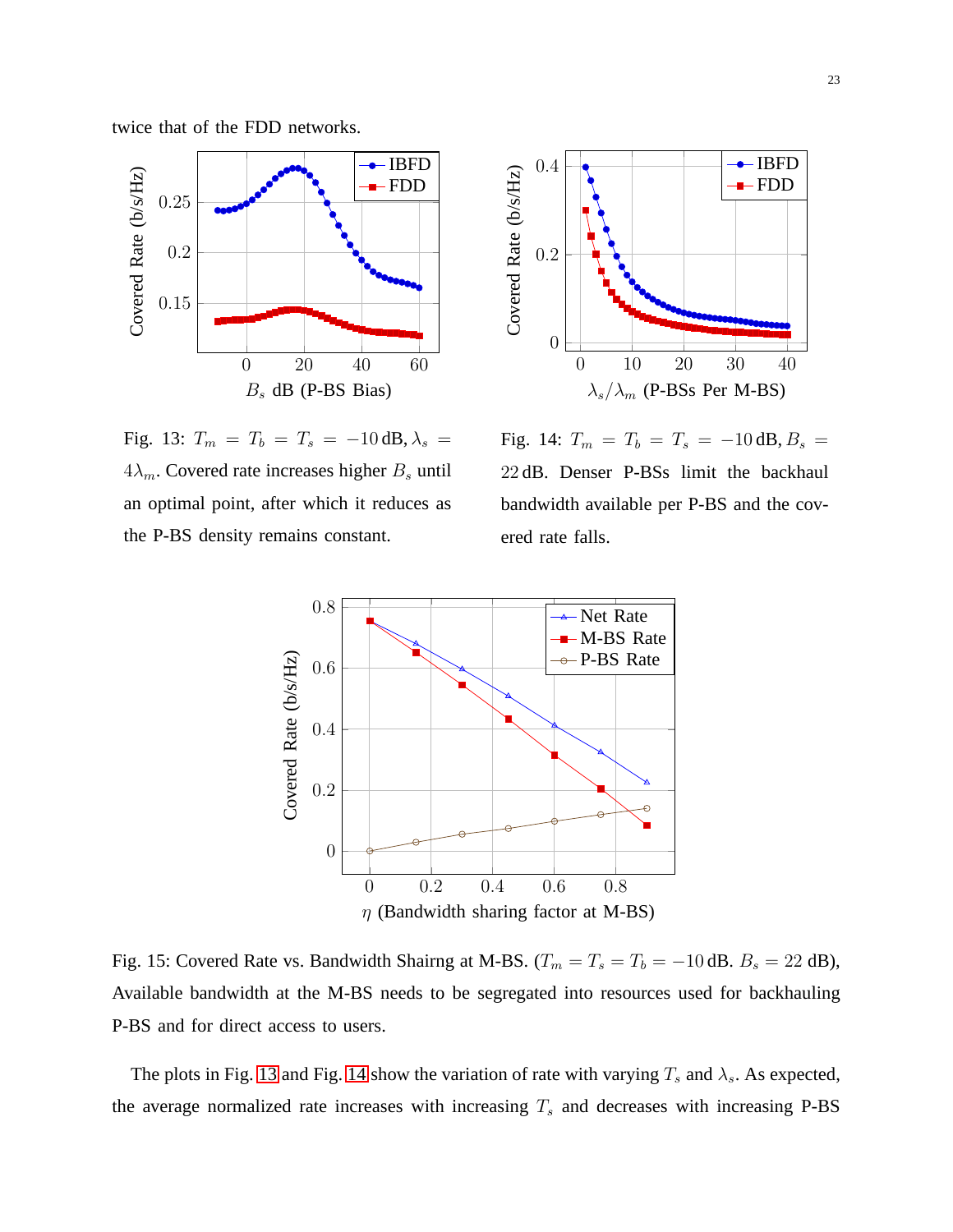density. In Fig. [14,](#page-22-1) increasing P-BS density reduces the backhaul bandwidth per P-BS and the rate (which is the minimum over backhaul and access link) also reduces. Thus, the interference from the backhaul to the access links as well as the division of bandwidth at the backhauling M-BS, are two major limitations in the considered IBFD self-backhauling network.

The plot in Fig. [13](#page-22-0) shows that with  $\eta = 0.8$ , there exists a bias point that achieves the maximum average rate. Since the density of P-BSs is four times that of M-BSs, there exists a point where all the P-BSs are fully utilized to deliver rate to the typical user and hence the shape of the curve. Beyond this point, as the users are forced to associate to a weaker SIR link from the P-BS, the average rate begins to fall. The results obtained in this section indicate two major impediments to achieving the full potential of IBFD self-backhauling networks that are *inter-tier interference* from the backhaul to access links and *bandwidth division* at the M-BS to accommodate backhauling resources for multiple P-BSs.

# VI. CONCLUSION

This work proposed and analyzed a self-backhauling HetNet architecture for IBFD as well as traditional FDD enabled base-stations. A tractable and quick-to-compute analytical model for network wide coverage is derived and shown to match simulation results. The paper shows that the proposed IBFD self-backhauling network suffers from limitations posed by the inter-tier interference and the bandwidth division at the backhauling M-BS. Though IBFD capability helps improve the average rates (conditioned on user being covered) by a factor less than double, the coverage in such a network is close to half of its FDD counterpart. Analytical framework for exact quantification of coverage under varying parameters such as P-BS density, bias, pathloss exponent, etc. has been derived. The proposed architecture requires only small cells to be IBFDenabled, which is practically more suitable than IBFD operation on M-BS and user devices owing to their high transmit powers and small form factors, respectively. The paper uses an example IBFD network for clear exposition though similar analysis holds for time-division duplexed (TDD) networks, for instance, by replacing frequencies  $f1$  and  $f2$  by time-slots  $t1$  and  $t2$ .

#### **REFERENCES**

<span id="page-23-0"></span><sup>[1]</sup> METIS, "Mobile and wireless communications Enablers for the Twenty-twenty Information Society," tech. rep., EU 7th Framework Programme Project, Mar. 2013.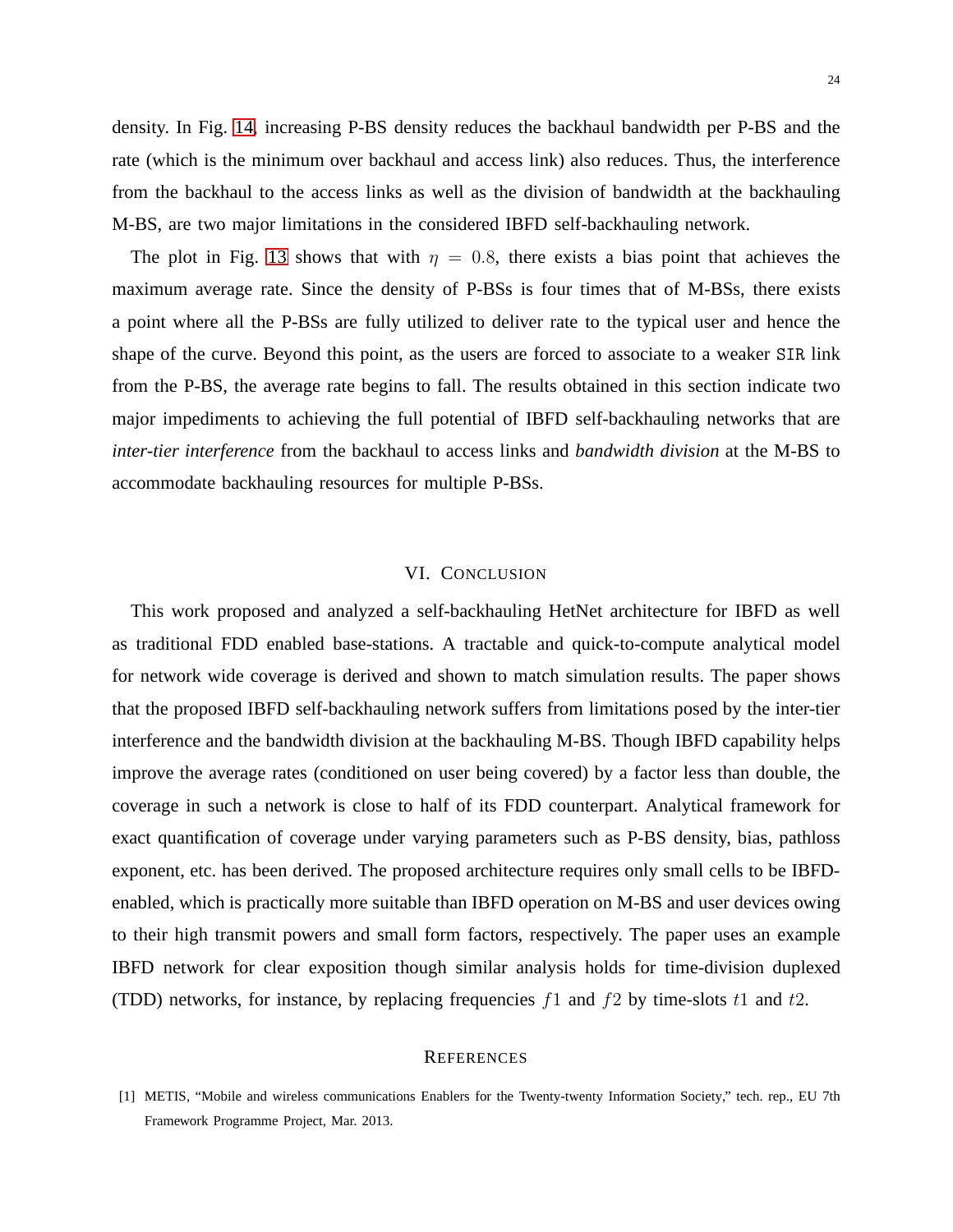- <span id="page-24-1"></span><span id="page-24-0"></span>[2] A. Damnjanovic, J. Montojo, Y. Wei, T. Ji, T. Luo, M. Vajapeyam, T. Yoo, O. Song, and D. Malladi, "A survey on 3gpp heterogeneous networks," *Wireless Communications, IEEE*, vol. 18, pp. 10–21, June 2011.
- <span id="page-24-2"></span>[3] ETSI, "LTE;Scenarios and requirements for small cell enhancements for E-UTRA and E-UTRAN, 3GPP TR 36.932 version 12.1.0 Release 12," TR 36.932, European Telecommunications Standards Institute (ETSI), Oct. 2014.
- <span id="page-24-3"></span>[4] R. Schwartz and M. Rice, "Rethinking Small Cell Backhaul," tech. rep., Wireless2020, July 2012.
- <span id="page-24-4"></span>[5] A. Nadh, J. Samuel, A. Sharma, S. Aniruddhan, and R. K. Ganti, "A linearization technique for self-interference cancellation in full-duplex radios," *arXiv preprint arXiv:1605.01345*, 2016.
- [6] A. Nadh, A. Sharma, S. Aniruddhan, and R. K. Ganti, "A taylor series approximation technique for self-interference cancellation in full-duplex radios," in *2016 Twenty Second National Conference on Communication (NCC)*, pp. 1–6, March 2016.
- <span id="page-24-5"></span>[7] M. Jain, J. I. Choi, T. Kim, D. Bharadia, S. Seth, K. Srinivasan, P. Levis, S. Katti, and P. Sinha, "Practical, real-time, full duplex wireless," in *Proceedings of the 17th Annual International Conference on Mobile Computing and Networking*, MobiCom '11, (New York, NY, USA), pp. 301–312, ACM, 2011.
- <span id="page-24-6"></span>[8] M. Duarte and A. Sabharwal, "Full-duplex wireless communications using off-the-shelf radios: Feasibility and first results," in *Signals, Systems and Computers (ASILOMAR), 2010 Conference Record of the Forty Fourth Asilomar Conference on*, pp. 1558–1562, Nov 2010.
- <span id="page-24-8"></span><span id="page-24-7"></span>[9] S. Hong, J. Brand, J. Choi, M. Jain, J. Mehlman, S. Katti, and P. Levis, "Applications of self-interference cancellation in 5g and beyond," *Communications Magazine, IEEE*, vol. 52, pp. 114–121, February 2014.
- <span id="page-24-9"></span>[10] B. Li and P. Liang, "Small cell in-band wireless backhaul in massive MIMO systems: A cooperation of next-generation techniques," *CoRR*, vol. abs/1402.2603, 2014.
- <span id="page-24-10"></span>[11] I. Atzeni and M. Kountouris, "Full-duplex mimo small-cell networks: Performance analysis," *arXiv preprint arXiv:1509.05506*, 2015.
- <span id="page-24-11"></span>[12] S. Goyal, P. Liu, S. Hua, and S. Panwar, "Analyzing a full-duplex cellular system," in *Information Sciences and Systems (CISS), 2013 47th Annual Conference on*, pp. 1–6, March 2013.
- <span id="page-24-12"></span>[13] H. Kim, S. Lim, H. Wang, and D. Hong, "Optimal power allocation and outage analysis for cognitive full duplex relay systems," *Wireless Communications, IEEE Transactions on*, vol. 11, pp. 3754–3765, October 2012.
- [14] S. Barghi, A. Khojastepour, K. Sundaresan, and S. Rangarajan, "Characterizing the throughput gain of single cell mimo wireless systems with full duplex radios," in *Modeling and Optimization in Mobile, Ad Hoc and Wireless Networks (WiOpt), 2012 10th International Symposium on*, pp. 68–74, May 2012.
- <span id="page-24-14"></span><span id="page-24-13"></span>[15] H. Ju, S. Lim, D. Kim, H. Poor, and D. Hong, "Full duplexity in beamforming-based multi-hop relay networks," *Selected Areas in Communications, IEEE Journal on*, vol. 30, pp. 1554–1565, September 2012.
- <span id="page-24-15"></span>[16] V. Aggarwal, M. Duarte, A. Sabharwal, and N. Shankaranarayanan, "Full- or half-duplex? a capacity analysis with bounded radio resources," in *Information Theory Workshop (ITW), 2012 IEEE*, pp. 207–211, Sept 2012.
- <span id="page-24-16"></span>[17] T. Riihonen, S. Werner, and R. Wichman, "Hybrid full-duplex/half-duplex relaying with transmit power adaptation," *Wireless Communications, IEEE Transactions on*, vol. 10, pp. 3074–3085, September 2011.
- <span id="page-24-17"></span>[18] S. Singh, M. Kulkarni, A. Ghosh, and J. Andrews, "Tractable model for rate in self-backhauled millimeter wave cellular networks," 2014.
- <span id="page-24-18"></span>[19] A. Sharma, R. K. Ganti, and J. K. Milleth, "Performance analysis of full duplex self-backhauling cellular network," in *2016 IEEE International Conference on Communications (ICC)*, pp. 1–6, May 2016.
- <span id="page-24-19"></span>[20] D. Stoyan, W. Kendall, J. Mecke, and D. Kendall, *Stochastic Geometry and Its Applications*. John Wiley and Sons, 1996.
- [21] R. K. Ganti, "Stochastic geometry and wireless networks," 2012.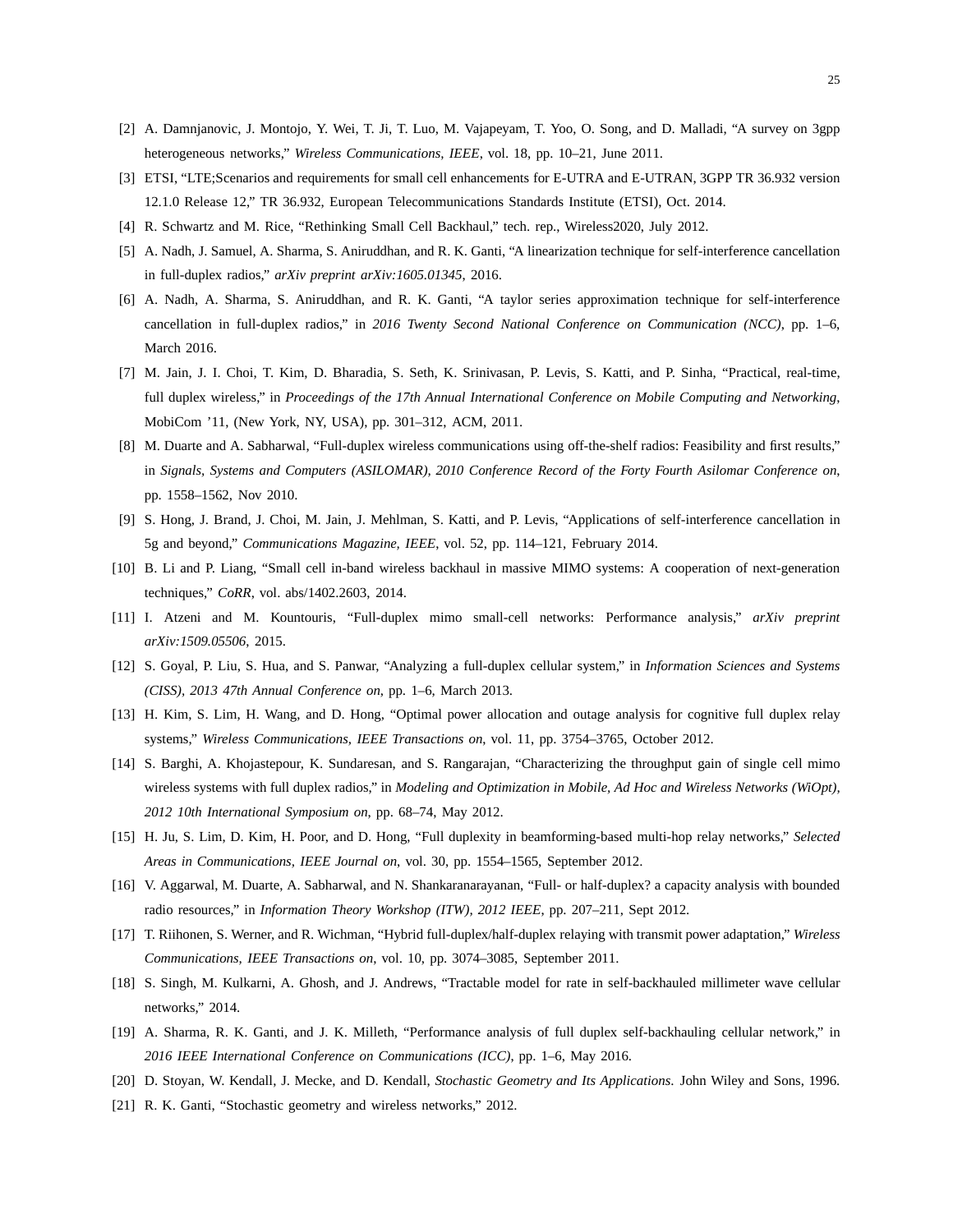- <span id="page-25-1"></span><span id="page-25-0"></span>[22] H. Dhillon, R. , F. Baccelli, and J. Andrews, "Modeling and analysis of k-tier downlink heterogeneous cellular networks," *Selected Areas in Communications, IEEE Journal on*, vol. 30, pp. 550–560, April 2012.
- [23] H.-S. Jo, Y. J. Sang, P. Xia, and J. Andrews, "Heterogeneous cellular networks with flexible cell association: A comprehensive downlink sinr analysis," *Wireless Communications, IEEE Transactions on*, vol. 11, pp. 3484–3495, October 2012.
- <span id="page-25-3"></span><span id="page-25-2"></span>[24] M. Duarte, C. Dick, and A. Sabharwal, "Experiment-driven characterization of full-duplex wireless systems," *Wireless Communications, IEEE Transactions on*, vol. 11, pp. 4296–4307, December 2012.
- <span id="page-25-5"></span>[25] M. K. Simon and M.-S. Alouini, *Digital communication over fading channels*, vol. 95. John Wiley & Sons, 2005.
- <span id="page-25-6"></span>[26] A. Damnjanovic, J. Montojo, Y. Wei, T. Ji, T. Luo, M. Vajapeyam, T. Yoo, O. Song, and D. Malladi, "A survey on 3gpp heterogeneous networks," *Wireless Communications, IEEE*, vol. 18, no. 3, pp. 10–21, 2011.
- <span id="page-25-7"></span>[27] P. T. Airpsan, "Small Cell LTE Deployments Tightly Integrating Access and Backhaul," tech. rep., Small Cells Americas, November 2012.
- [28] 3GPP, "3rd Generation Partnership Project;Technical Specification Group Radio Access Network; Evolved Universal Terrestrial Radio Access (E-UTRA);Base Station (BS) radio transmission and reception (Release 13)," TS 36.104, 3rd Generation Partnership Project (3GPP), July 2015.
- <span id="page-25-9"></span><span id="page-25-8"></span>[29] J. Andrews, F. Baccelli, and R. Ganti, "A tractable approach to coverage and rate in cellular networks," *Communications, IEEE Transactions on*, vol. 59, pp. 3122–3134, November 2011.
- [30] E. W. Weisstein, "Circle-circle intersection, from mathworld–a wolfram web resource,"

### <span id="page-25-4"></span>APPENDIX A

# JOINT PDF OF DISTANCE PAIR  $(r_s, r)$

The joint pdf of the distance pair  $(r_s, r)$  that characterizes the joint density of the accessbackhaul nodes is derived here.

*1)*  $\Delta_m \geq 1$ : Considered first is the arrangement as shown in Fig. [2a.](#page-9-0) The representations in Fig. [2a](#page-9-0) depict cases depending on the location of the backhauling M-BS, provided the user associates with the P-BS at a point  $r_s$ . Parts  $(A)$ ,  $(B)$  and  $(C)$  represent cases where the backhaul disc (circle with radius  $||r||$ ) and the inner macro disc (circle with radius denoted by  $OM' =$  $\Delta_m^{-1} r_s^{\alpha_s/\alpha_m})$ 

- do not intersect
- have finite intersection area
- represent a single disc (i.e. the backhaul disc engulfs the inner macro disc)

Following this, the pdf is composed of three sub-parts depending on where the backhauling M-BS is found.

• *Case* (A):  $0 < ||r|| \leq \nu_{-}(r_s, \Delta_m, \alpha_s, \alpha_m)$  In this case the density function is given by the void probabilities [\[20\]](#page-24-18) of  $\Phi_s$  over  $\Phi_s\cap B(o, \|r_s\|)^c$  and of  $\Phi_m$  over  $\Phi_m\cap (B(o, \|\Delta_m^{-1}r_s^{\alpha_s/\alpha_m}\|)\cup$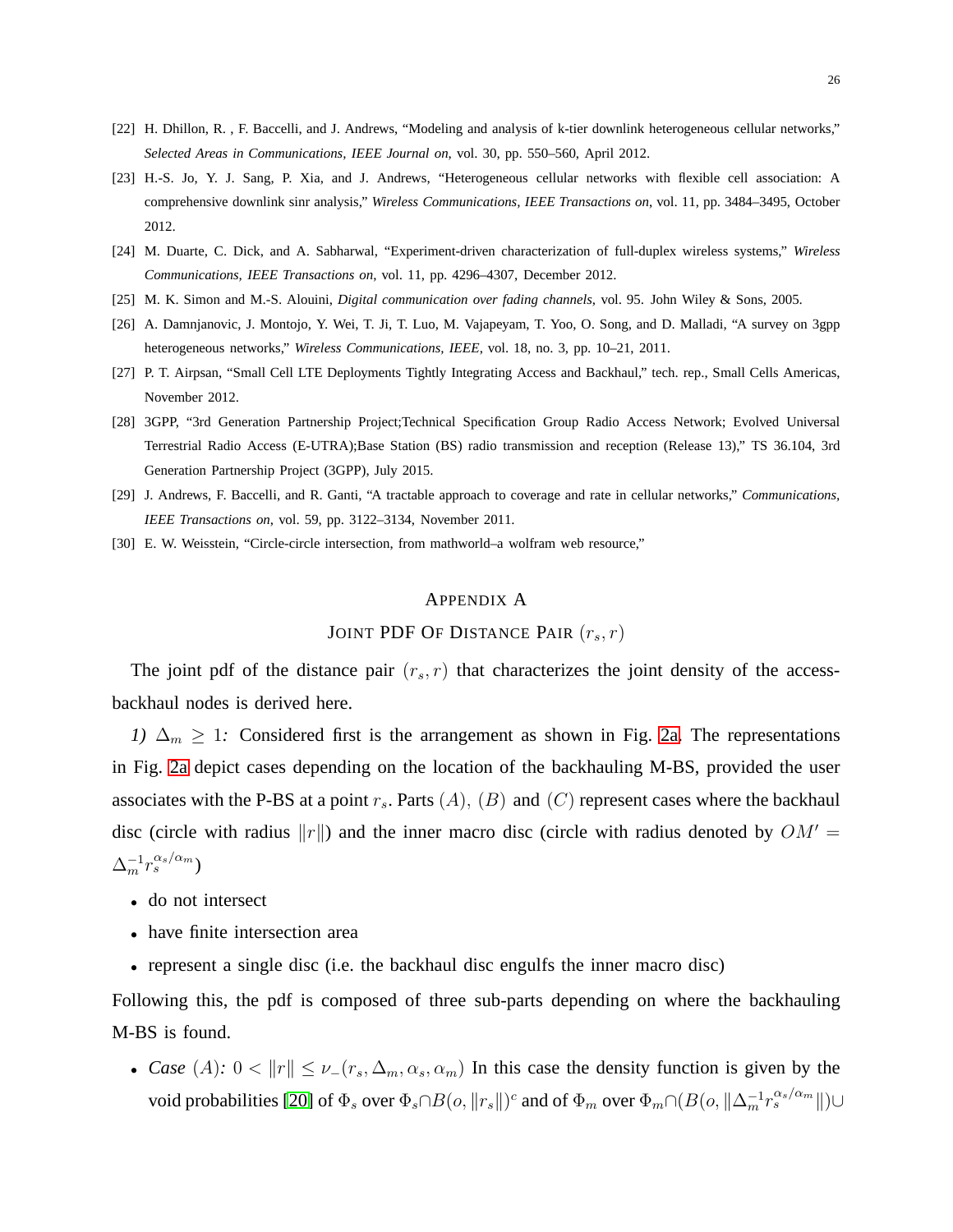$B(r_s, ||r||)^c$  i.e.

$$
f(r_s, r) = \frac{\partial F(r_s, r)}{\partial r_s \partial r}
$$
  
= 
$$
\frac{\partial \left(e^{-\lambda_s \pi r_s^2} e^{-\lambda_m \pi \left((\Delta_m^{-1} r_s^{\alpha_s/\alpha_m})^2 + r^2\right)}\right)}{\partial r_s \partial r}
$$
  
= 
$$
\frac{4e^{-\pi \left(r^2 \lambda_m + \frac{r_s^{\alpha_m}}{\Delta_m^2} \lambda_m + r_s^2 \lambda_s\right)} \pi^2 r \lambda_m \left(\frac{r_s^{\frac{2\alpha_s}{\alpha_m}}}{\Delta_m^2} \alpha_s \lambda_m + r_s^2 \alpha_m \lambda_s\right)}{r_s \alpha_m}
$$
 (17)

• *Case* (B):  $||r|| \in \nu^+(r_s, \Delta_m, \alpha_s, \alpha_m)$  This case has a finite intersection area between the backhaul disc and the inner macro disc. Thus the void probabilities and so the density is calculated as follows.

<span id="page-26-0"></span>
$$
f(r_s, r) = \frac{\partial \left(e^{-\lambda_s \pi r_s^2} e^{-\lambda_m \left(\pi (\Delta_m^{-1} r_s^{\alpha_s/\alpha_m})^2 + \pi r^2 - \text{lens}(M_1, M_2)\right)}\right)}{\partial r_s \partial r}, \qquad (18)
$$

where  $lens(M_1, M_2)$  denotes the area of the lens formed between points  $M_1$  and  $M_2$  of Fig. [2a](#page-9-0) (part  $(B)$ ) and is given as in [\[30\]](#page-25-9).

• *Case* (*C*):  $||r|| > \nu_+(r_s, \Delta_m, \alpha_s, \alpha_m)$  This case has the backhaul disc completely engulf the inner macro disc and the density is given as follows.

<span id="page-26-1"></span>
$$
f(r_s, r) = \frac{\partial \left(e^{-\lambda_s \pi r_s^2} e^{\lambda_m \pi r^2}\right)}{\partial r_s \partial r}
$$
  
=  $4\pi^2 \lambda_m \lambda_s r r_s e^{-\pi \left(\lambda_m r^2 + \lambda_s r_s^2\right)}$ . (19)

*2)* 0 <  $\Delta_m$  < 1*:* For this case the radii of the discs depicted in Fig. [2a](#page-9-0) change as  $r_s/\Delta_m > r_s$ . Similar three cases are depicted in Fig. [2b.](#page-10-0)

- *Case* (A):  $0 < ||r|| < \mu_-(r_s, \Delta_m, \alpha_s, \alpha_m)$  This case is a zero probability case since it is already known that there is no M-BS within radius  $||r_s||^{\alpha_s/\alpha_m}\Delta_m^{-1}$ .
- *Case* (B):  $||r|| \in \mu^+(r_s, \Delta_m, \alpha_s, \alpha_m)$  Equation [\(18\)](#page-26-0) could directly be used to give this density function.
- *Case* (C):  $||r|| \ge \mu_+(r_s, \Delta_m, \alpha_s, \alpha_m)$  This case is similar to the engulfment case as *Case* (C)<sup>*f*</sup> for  $\Delta_m \geq 1$ . Hence, the third part of the density function of Equation [\(19\)](#page-26-1) could directly be used.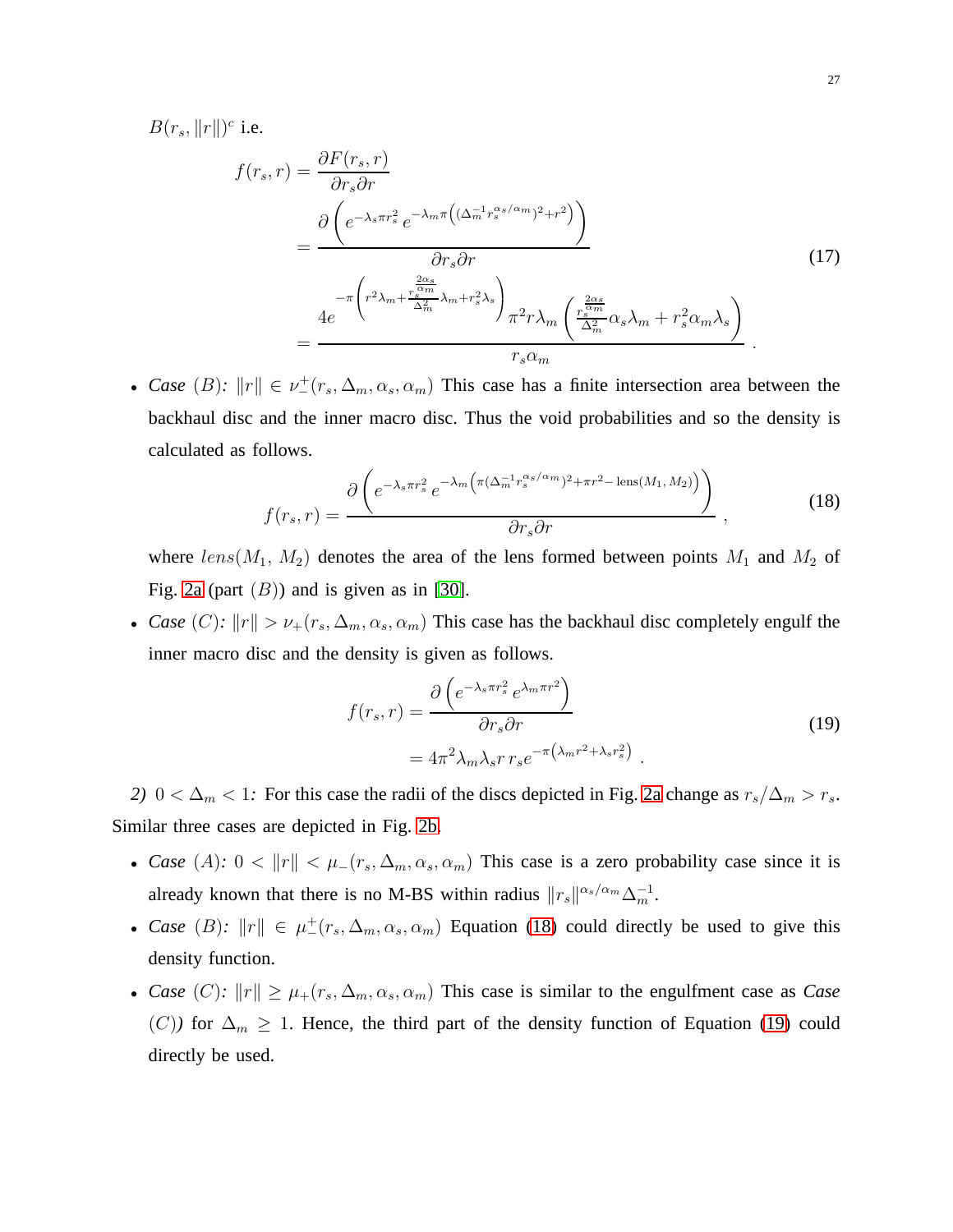#### <span id="page-27-0"></span>APPENDIX B

#### SMALL CELL COVERAGE PROBABILITY

Coverage probability of a user, given it is associated to a small cell is derived here. The coverage probability is denoted by  $Pr(SIR_{us} > T_s, SIR_{sm} > T_b | \varepsilon_s)$ .

<span id="page-27-1"></span>
$$
\Pr\left(\text{SIR}_{us} > T_s, \text{SIR}_{sm} > T_b \mid \varepsilon_s\right) = \mathbb{E}_{r_s,r} \left[ \underbrace{\Pr\left(\text{SIR}_{us} > T_s, \text{SIR}_{sm} > T_b \mid r_s, r\right)}_{P_{u,s}^{f}(T_s, T_b)} \right] \tag{20}
$$

where,  $r_s$  and r denote the points of Fig. [3](#page-11-0) and are varied over a region so that the event  $\varepsilon_s$ of equation [\(5\)](#page-8-0) is always true.

The inner probability term of equation [\(20\)](#page-27-1) is derived below. In interest of better clarity, the representation of conditioning on points  $r<sub>s</sub>$  and r is dropped in the following derivation.

 $\overline{1}$ 

$$
P_{u,s}^{'f}(T_s, T_b) = \Pr\left(\frac{P_s g_{or_s} ||r_s||^{-\alpha_s}}{\sum_{z \in A_1^c} P_s g_{oz} ||z||^{-\alpha_s} + \sum_{z \in A_2^c} P_m g_{oz} ||z||^{-\alpha_m} + P_m g_{or_m} ||r_m||^{-\alpha_m}} > T_s,
$$
  

$$
\frac{P_m g_{r_s r_m} ||r||^{-\alpha_m}}{\sum_{z \in A_1^c} P_s g_{r_s z} ||z - r_s||^{-\alpha_s} + \sum_{z \in A_2^c} P_m g_{r_s z} ||z - r_s||^{-\alpha_m} + \beta P_s} > T_b
$$
  

$$
\stackrel{(a)}{=} \Pr(g_{or_s} > k_s ||r_s||^{\alpha_s} I_1, g_{r_s r_m} > k_m ||r||^{\alpha_m} I_2),
$$

where (a) results by taking  $k_s = T_s/P_s$  and  $k_m = T_b/P_m$  and  $I_1$  and  $I_2$  are short notations for interference terms in  $\text{SIR}_{us}$  and  $\text{SIR}_{sm}$  terms. Areas  $A_1$  and  $A_2$  are as defined in [\(8\)](#page-12-0). Following from the result above,

$$
P_{u,s}'(T_s, T_b) = \mathbb{E}_{I_1, I_2} [\Pr(g_{or_s} > k_s || r_s ||^{\alpha_s} I_1, g_{r_s r_m} > k_m || r ||^{\alpha_m} I_2 | I_1, I_2)]
$$
\n
$$
\stackrel{\text{(b)}}{=} \mathbb{E}_{I_1, I_2} [\Pr(g_{or_s} > k_s || r_s ||^{\alpha_s} I_1) \Pr(g_{r_s r_m} > k_m || r ||^{\alpha_m} I_2) | I_1, I_2]
$$
\n
$$
\stackrel{\text{(c)}}{=} \mathbb{E}_{I_1, I_2} \left[ e^{-k_s ||r_s||^{\alpha_s} I_1} e^{-k_m ||r||^{\alpha_m} I_2} | I_1, I_2 \right]
$$
\n
$$
\stackrel{\text{(d)}}{=} \mathbb{E}_{g_{oz}, g_{r_s z}, \Phi_s} \left[ \prod_{z \in A_1^c} e^{-k_s ||r_s||^{\alpha_s} P_s g_{oz} ||z||^{-\alpha_s}} e^{-k_m ||r||^{\alpha_m} P_s g_{r_s z} ||z - r_s||^{-\alpha_s}} \right]
$$
\n
$$
\mathbb{E}_{\Phi_{z, z} \sim \Phi_s} [\prod_{z \in A_1^c} e^{-k_z ||r_s||^{\alpha_s} P_m (g_{oz} ||z||^{-\alpha_m} + g_{orm} ||r_m||^{-\alpha_m})} e^{-k_m ||r||^{\alpha_m} P_m g_{r_s z} ||z - r_s||^{-\alpha_m}}]
$$

1

 $\overline{1}$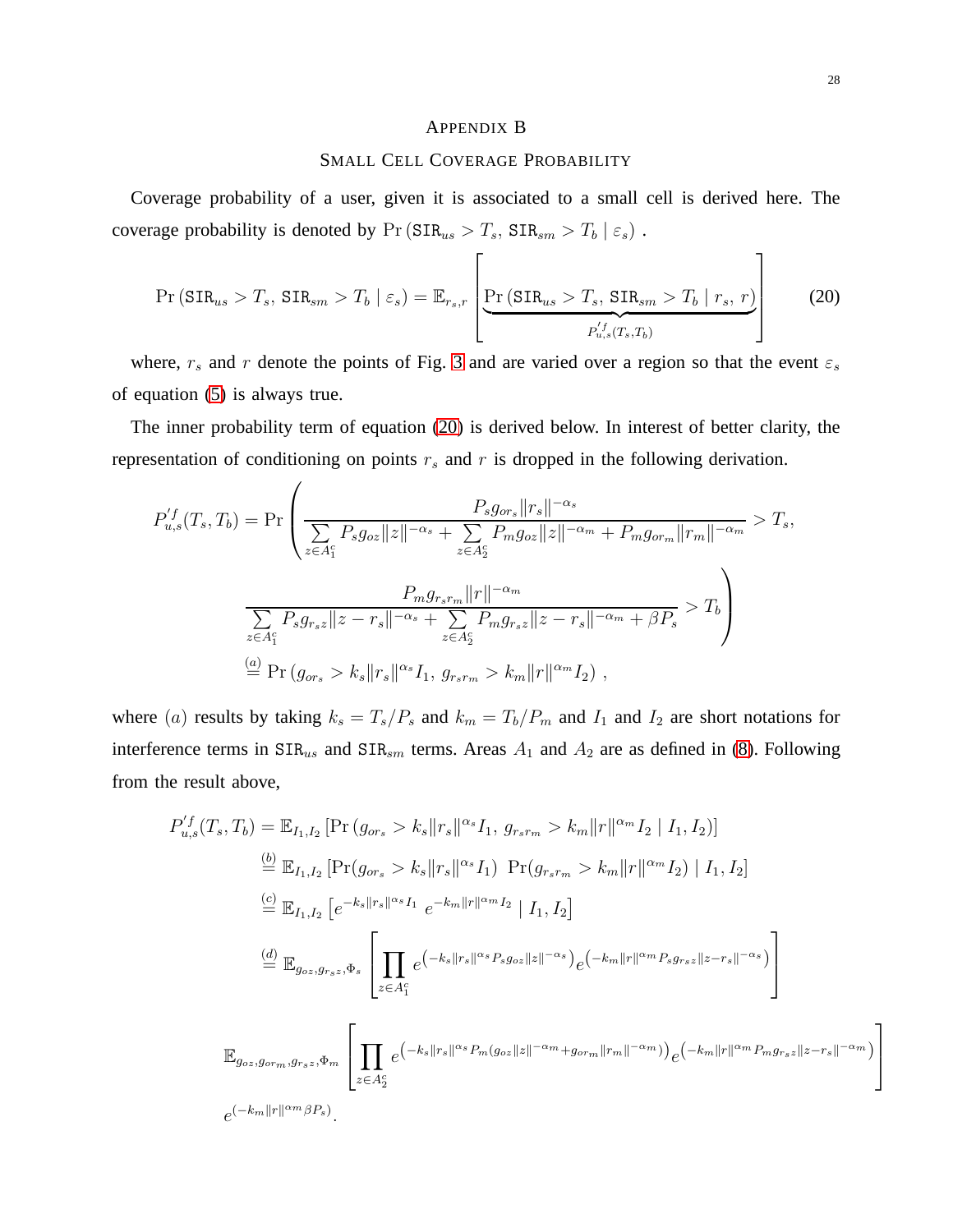Assumption of independently fading links gives result to  $(b)$ . Result in  $(c)$  is based on the assumption of fading power being exponentially fading with unit mean. Expanding  $I_1$ ,  $I_2$  and separating terms belonging to the independent processes  $\Phi_m$  and  $\Phi_s$ , the result is as given by  $(d)$ . Simplifying further,

$$
P_{u,s}^{f}(T_{s},T_{b}) \stackrel{(e)}{=} \mathbb{E}_{g_{oz},g_{rsz},\Phi_{s}} \left[ \prod_{z \in A_{1}^{c}} e^{\left(-k_{s}||r_{s}||\alpha_{s}P_{s}g_{oz}||z||-\alpha_{s}\right)} e^{\left(-k_{m}||r||\alpha_{m}P_{s}g_{rsz}||z-r_{s}||-\alpha_{s}\right)} \right]
$$
  
\n
$$
\mathbb{E}_{g_{oz},g_{rsz},\Phi_{m}} \left[ \prod_{z \in A_{2}^{c}} e^{\left(-k_{s}||r_{s}||\alpha_{s}P_{m}(g_{oz}||z||-\alpha_{m})\right)} e^{\left(-k_{m}||r||\alpha_{m}P_{m}g_{rsz}||z-r_{s}||-\alpha_{m}\right)} \right]
$$
  
\n
$$
\mathbb{E}_{g_{orm}} \left[ e^{-k_{s}||r_{s}||\alpha_{s}P_{m}g_{orm}||r_{m}||-\alpha_{m}} \right] e^{\left(-k_{m}||r||\alpha_{m}\beta_{r}\right)}
$$
  
\n
$$
\stackrel{(f)}{=} \exp \left( -\lambda_{s} \int_{z \in A_{1}^{c}} 1 - \frac{1}{(1+k_{s}||r_{s}||\alpha_{s}P_{s}||z||-\alpha_{s})(1+k_{m}||r||\alpha_{m}P_{s}||z-r_{s}||-\alpha_{s})} dz \right)
$$
  
\n
$$
\exp \left( -\lambda_{m} \int_{z \in A_{2}^{c}} 1 - \frac{1}{(1+k_{s}||r_{s}||\alpha_{s}P_{m}||z||-\alpha_{m})(1+k_{m}||r||\alpha_{m}P_{m}||z-r_{s}||-\alpha_{m})} dz \right)
$$
  
\n
$$
e^{\left(-k_{m}||r||\alpha_{m}\beta_{r}\right)} \left( \frac{1}{1+k_{s}||r_{s}||\alpha_{s}P_{m}||r_{m}||-\alpha_{m}} \right).
$$

Result in (e) simply follows from (d) by separating terms that depend on either  $\Phi_m$  or  $\Phi_s$  and the ones that do not. The final step in  $(f)$  uses the probability generating functional [\[21\]](#page-24-19) of a PPP and the result of the work in [\[29\]](#page-25-8), as was used in [\(23\)](#page-29-1). Plugging the result of  $(f)$  in [\(20\)](#page-27-1) and substituting the expectation with the pdf  $f(r_s, r)$  gives the result of [\(8\)](#page-12-0).

# <span id="page-28-0"></span>APPENDIX C

# M-BS COVERAGE PROBABILITY IN IBFD SETTING

The coverage probability under M-BS could be derived as shown below:

<span id="page-28-1"></span>
$$
\Pr\left(\text{SIR}_{um} > T_m, \varepsilon_m\right) \stackrel{(a)}{=} \mathbb{E}_{r'_m, r_s} \left[\Pr\left(\text{SIR}_{um} > T_m \mid r'_m, r_s\right)\right]
$$
\n
$$
= \mathbb{E}_{r'_m, r_s} \left[\Pr\left(\frac{P_m g_{or'_m} r'_m^{-\alpha_m}}{\sum\limits_{z \in \Phi_m \cap B(o, r'_m)^c} P_m g_{oz} \|z\|^{-\alpha_m} + \sum\limits_{z \in \Phi_s \cap B(o, \Delta_s r'^{\alpha_m/\alpha_s})^c} P_s g_{oz} \|z\|^{-\alpha_s}} > T_m \mid r'_m, r_s\right)\right].
$$
\n(21)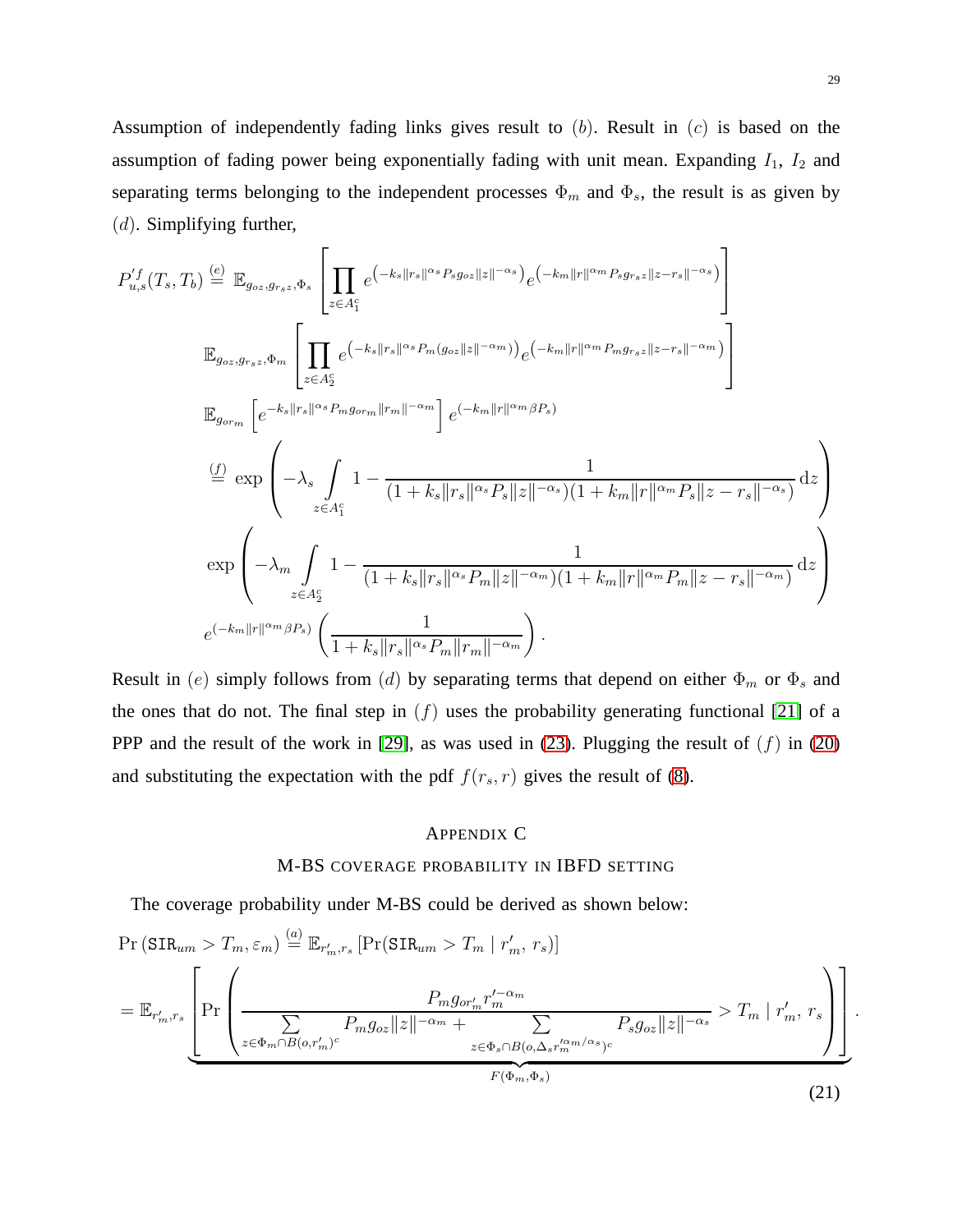The result in (a) follows as  $r_s$  and  $r'_m$  are varied so that event  $\varepsilon_m$  is always true which is in accordance with the limits of integration in [\(10\)](#page-14-2). Let the interference (denominator) term in [\(21\)](#page-28-1) be denoted by  $I(\Phi_m, \Phi_s)$ , where  $\Phi_x$  could be thought of as the process defining the entire characteristics of tier x. Therefore,  $\Phi_m \triangleq {\lambda_m, P_m, T_m, B_m}$  and  $\Phi_s \triangleq {\lambda_s, P_s, T_s, B_s}$ . The term  $F(\Phi_m, \Phi_s)$  is simplified as follows.

$$
F(\Phi_m, \Phi_s) = \Pr\left(\frac{P_m g_{or'_m} r'_m^{\prime - \alpha_m}}{I(\Phi_m, \Phi_s)} > T_m \mid r'_m, r_s\right)
$$
\n
$$
\stackrel{(a)}{=} \mathbb{E}_{I(\Phi_m, \Phi_s)} \left[e^{-(T_m/P_m)r_m^{\prime \alpha_m} I(\Phi_m, \Phi_s)} \mid r'_m\right],\tag{22}
$$

where, (a) follows from  $g_{or'_m}$  being a unit mean exponential random variable and  $F(\Phi_m, \Phi_s)$ being independent of  $r_s$ . Continuing further,

<span id="page-29-1"></span>
$$
F(\Phi_m, \Phi_s) = \mathbb{E}_{I(\Phi_m, \Phi_s)} \left[ e^{-T_m r_m^{\prime \alpha_m} \sum_{z \in \Phi_m \cap B(o, r'_m)^c} g_{oz} ||z||^{-\alpha_m} e^{-\frac{T_m}{P_m} P_s r_m^{\prime \alpha_m} \sum_{x \in \Phi_s \cap B(o, \Delta_s r_m^{\prime \alpha_m/\alpha_s})c} g_{oz} ||x||^{-\alpha_s}} \mid r'_m \right]
$$
  
\n
$$
\stackrel{(b)}{=} \mathbb{E}_{g_{oz}, \Phi_m} \left[ \prod_{z \in \Phi_m \cap B(o, r'_m)^c} e^{-T_m r_m^{\prime \alpha_m} g_{oz} ||z||^{-\alpha_m} \mid r'_m} \right] \mathbb{E}_{g_{ox}, \Phi_s} \left[ \prod_{x \in \Phi_s \cap B(o, \Delta_s r_m^{\prime \alpha_m/\alpha_s})c} e^{-\frac{T_m}{P_m} P_s r_m^{\prime \alpha_m} g_{ox} ||x||^{-\alpha_s}} \mid r'_m \right]
$$
  
\n
$$
\stackrel{(c)}{=} e^{-\pi r_m^{\prime 2} \lambda_m T_m^{\frac{2}{\alpha_m}} \sum_{\substack{\pi \\ m}}^{\infty} \frac{1}{1 + t^{\alpha_m/2}} dt e^{-\pi r_m^{\prime 2\alpha_m/\alpha_s} \lambda_s \left(\frac{P_s T_m}{P_m}\right)^{\frac{2}{\alpha_s}}} \int_{\frac{S}{(B_m T_m)} \sum_{\substack{\alpha \\ \alpha \\ \beta}}^{\infty} \frac{1}{1 + t^{\alpha_s/2}} dt,
$$
\n
$$
(23)
$$

where (b) follows from the independence of the processes  $\Phi_m$  and  $\Phi_s$  and the assumption of fading on links being independent. Finally,  $(c)$  follows from the single-tier coverage probability result in [\[29\]](#page-25-8).

# <span id="page-29-0"></span>APPENDIX D

# M-BS TO USER RATE

Rate under M-BS in the IBFD setting could be derived as follows:

$$
\mathbb{E}\left[R_{um} \mid \text{SIR}_{um} > T_m\right] = \mathbb{E}\left[\overline{\eta} \log(1 + \text{SIR}_{um}) \mid \text{SIR}_{um} > T_m\right]
$$
\n
$$
\stackrel{(a)}{=} \overline{\eta} \int_{t \ge 0} \Pr(\log(1 + \text{SIR}_{um}) > t \mid \text{SIR}_{um} > T_m) \, \text{d}t
$$
\n
$$
= \overline{\eta} \int_{t > 0} \Pr(\text{SIR}_{um} > 2^t - 1 \mid \text{SIR}_{um} > T_m) \, \text{d}t
$$
\n
$$
= \frac{\overline{\eta}}{\Pr(\text{SIR}_{um} > T_m)} \int_{t > 0} \Pr(\text{SIR}_{um} > \max(2^t - 1, T_m)) \, \text{d}t,
$$
\n(24)

where  $(a)$  follows from the fact that the rate  $R_{um}$  is a positive random variable.